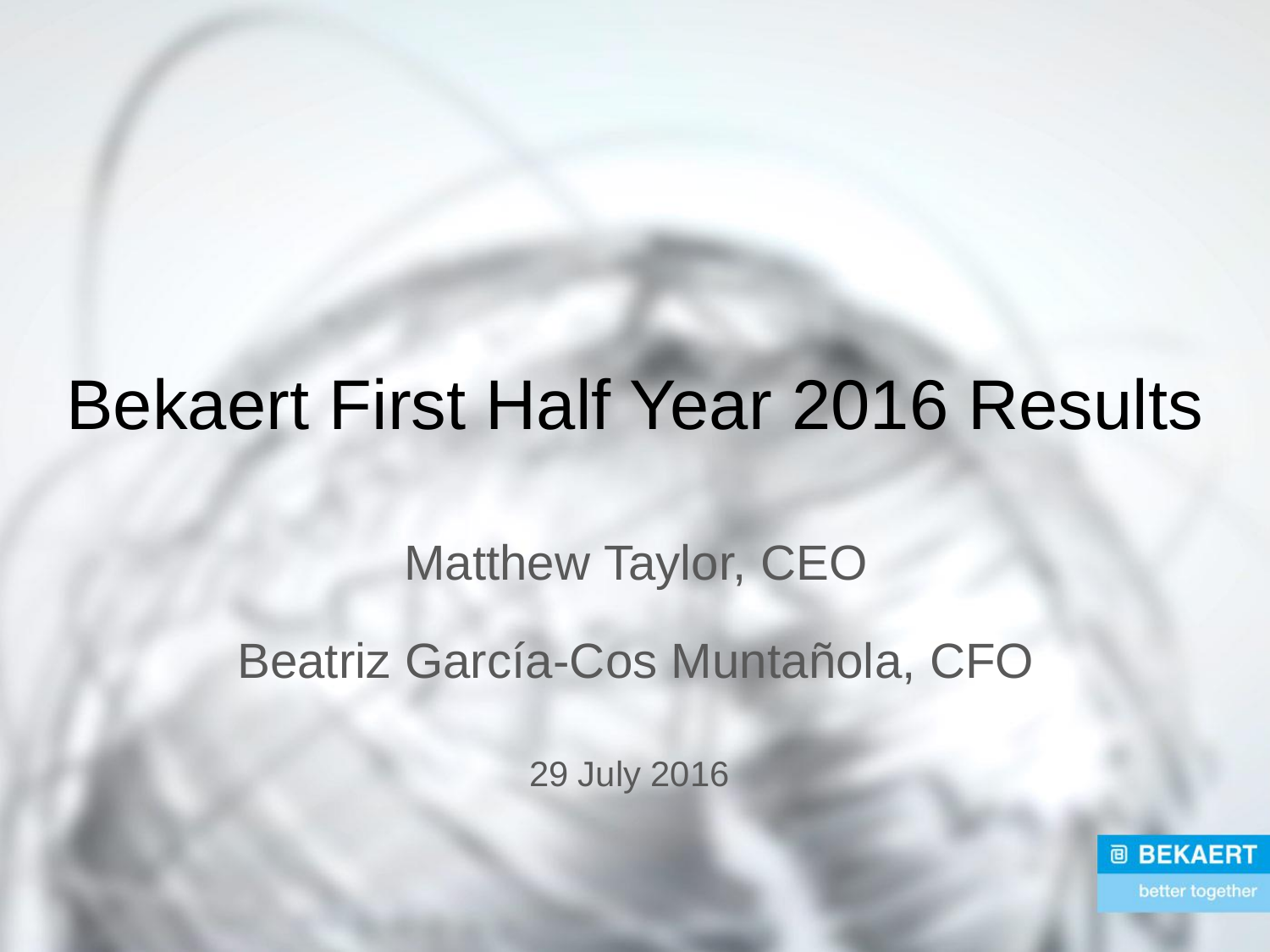### Highlights: Bekaert continues performance improvement trend

- 6% consolidated volume growth (4% when including the -2% effect of Venezuela)
- Consolidated sales of  $\epsilon$  1.8 billion (-4%) and combined sales of  $\epsilon$  2.1 billion (-8%)
- FX impact:  $\epsilon$  -63 million (-3%) on consolidated sales and  $\epsilon$  -141 million (-6%) combined
- Gross profit of  $\epsilon$  347 million (19% margin) compared with  $\epsilon$  304 million (16%)
- REBIT of € 157 million (8.6% margin) up 40% from 2015H1: € 112 million (5.9%)
- Non-recurring items of  $\epsilon$  -13.7 million compared with  $\epsilon$  -2.5 million
- EBIT of € 144 million (7.9% margin) compared with  $\epsilon$  110 million (5.8% margin)
- REBITDA of  $\epsilon$  259 million (14.3% margin) compared with  $\epsilon$  219 million (11.5% margin)
- EBITDA of € 242 million (13.3% margin) compared with  $∈$  217 million (11.4% margin)
- Net debt/EBITDA of 2.4 unchanged from 2015H1 Net debt/EBITDA of 1.8 when excluding the Bridon net debt impact; slightly down from 1.9x at year-end 2015



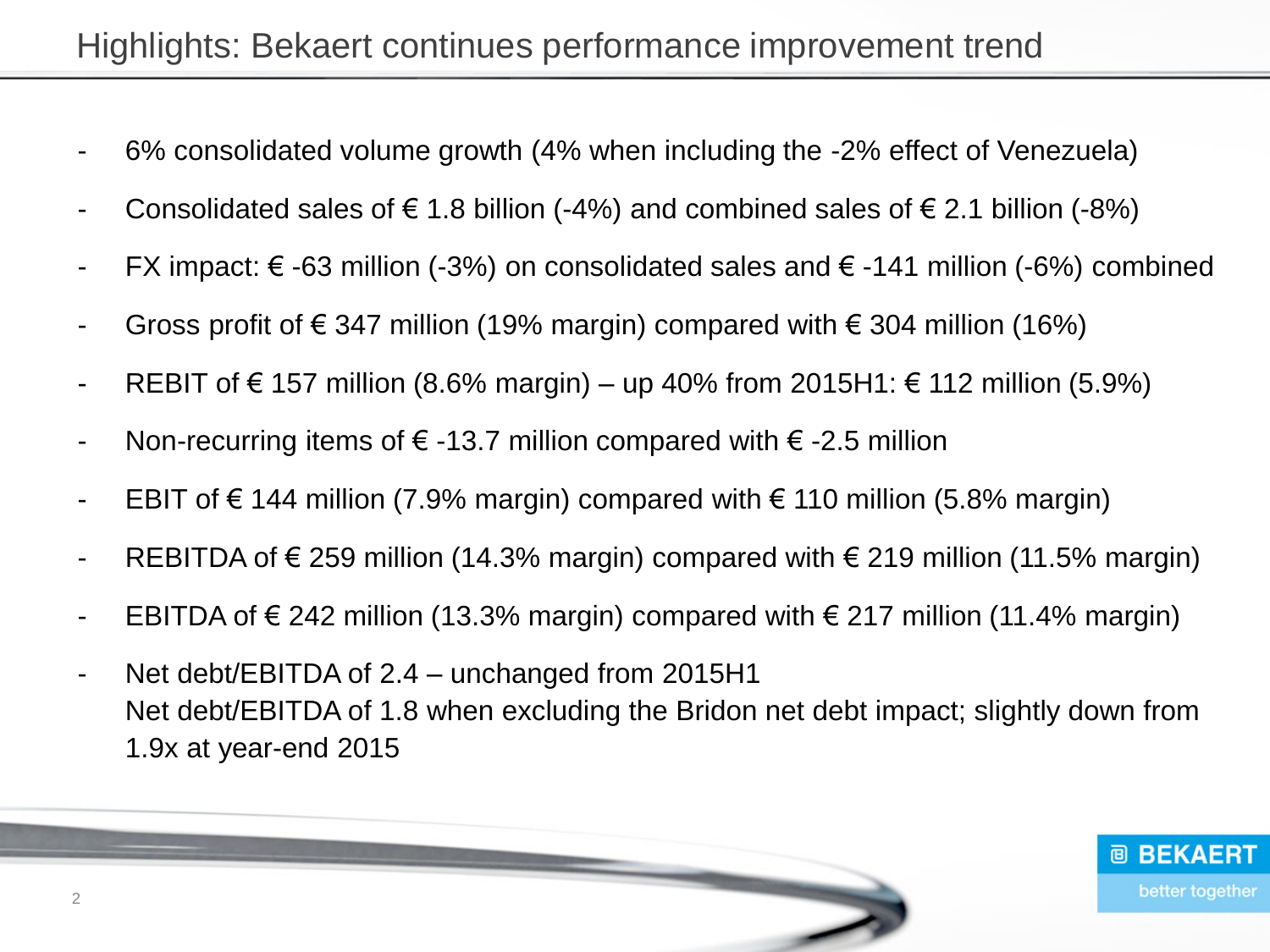| 1 HY 2016            | <b>Consolidated sales</b> |          | <b>Combined sales</b> |          |
|----------------------|---------------------------|----------|-----------------------|----------|
|                      | In mio $\epsilon$         | Variance | In mio $\epsilon$     | Variance |
| <b>EMEA</b>          | 629                       | $-2\%$   | 629                   | $-2%$    |
| <b>North America</b> | 291                       | $-7%$    | 291                   | $-7%$    |
| <b>Latin America</b> | 352                       | $-12%$   | 658                   | $-16%$   |
| Asia Pacific         | 547                       | $+1\%$   | 547                   | $-3%$    |
| <b>Total</b>         | 1819                      | $-4%$    | 2 1 2 5               | $-8%$    |



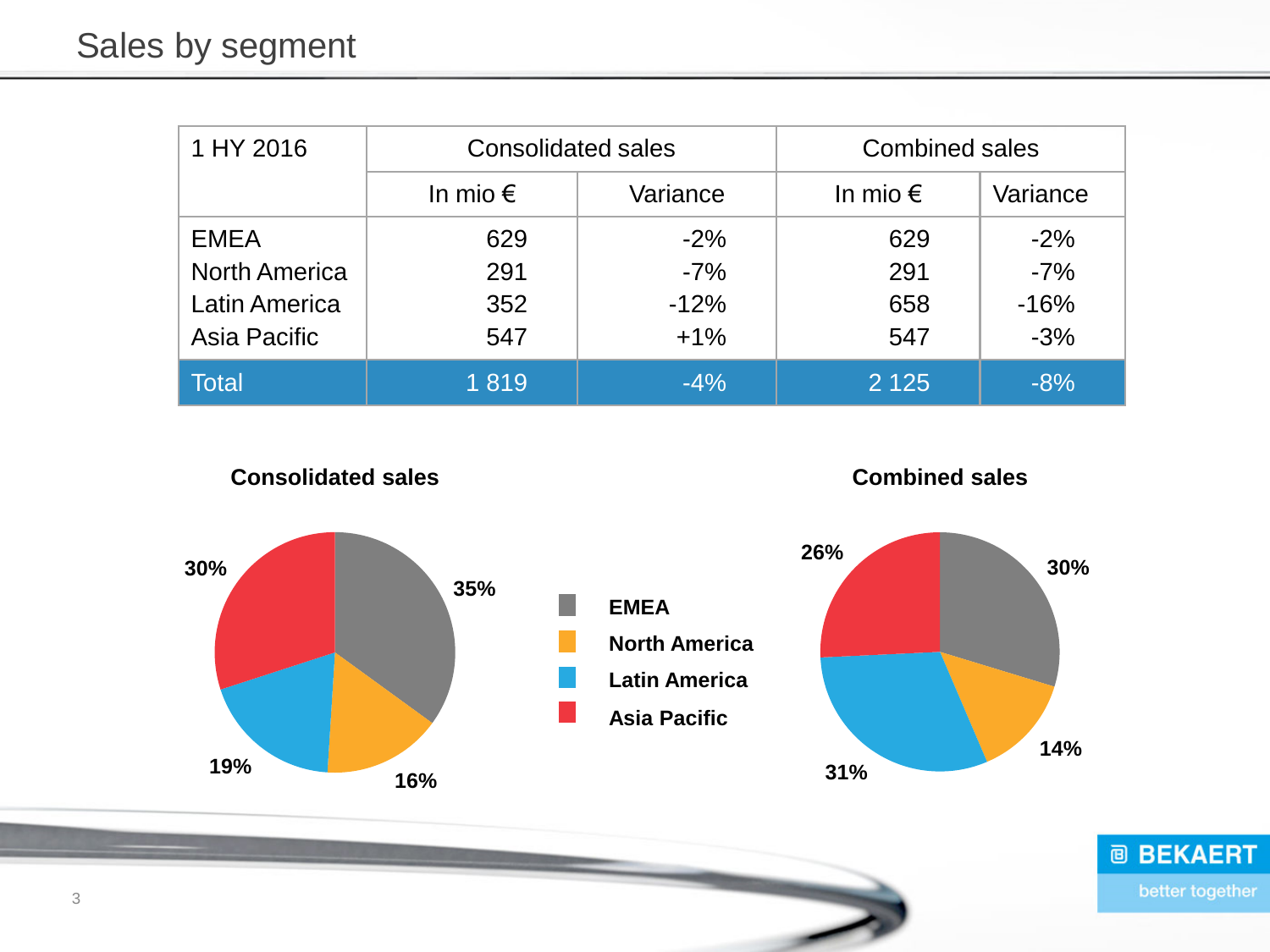| 1 HY 2016            | Consolidated |          | Combined     |          |
|----------------------|--------------|----------|--------------|----------|
|                      | In '000 tons | Variance | In '000 tons | Variance |
| <b>EMEA</b>          | 404          | $+6%$    | 404          | $+6%$    |
| <b>North America</b> | 180          | $+8%$    | 180          | $+8%$    |
| <b>Latin America</b> | 269          | $-9%$    | 563          | $-9%$    |
| Asia Pacific         | 397          | $+12%$   | 397          | $+5%$    |
| <b>Total</b>         | 1 250        | $+4%$    | 1 544        | ▬        |

Venezuela impact included.

Excluding Venezuela impact:

- limited consolidated volume decline in Latin America (-0.5%)
- consolidated volume growth for the Group of +6%.

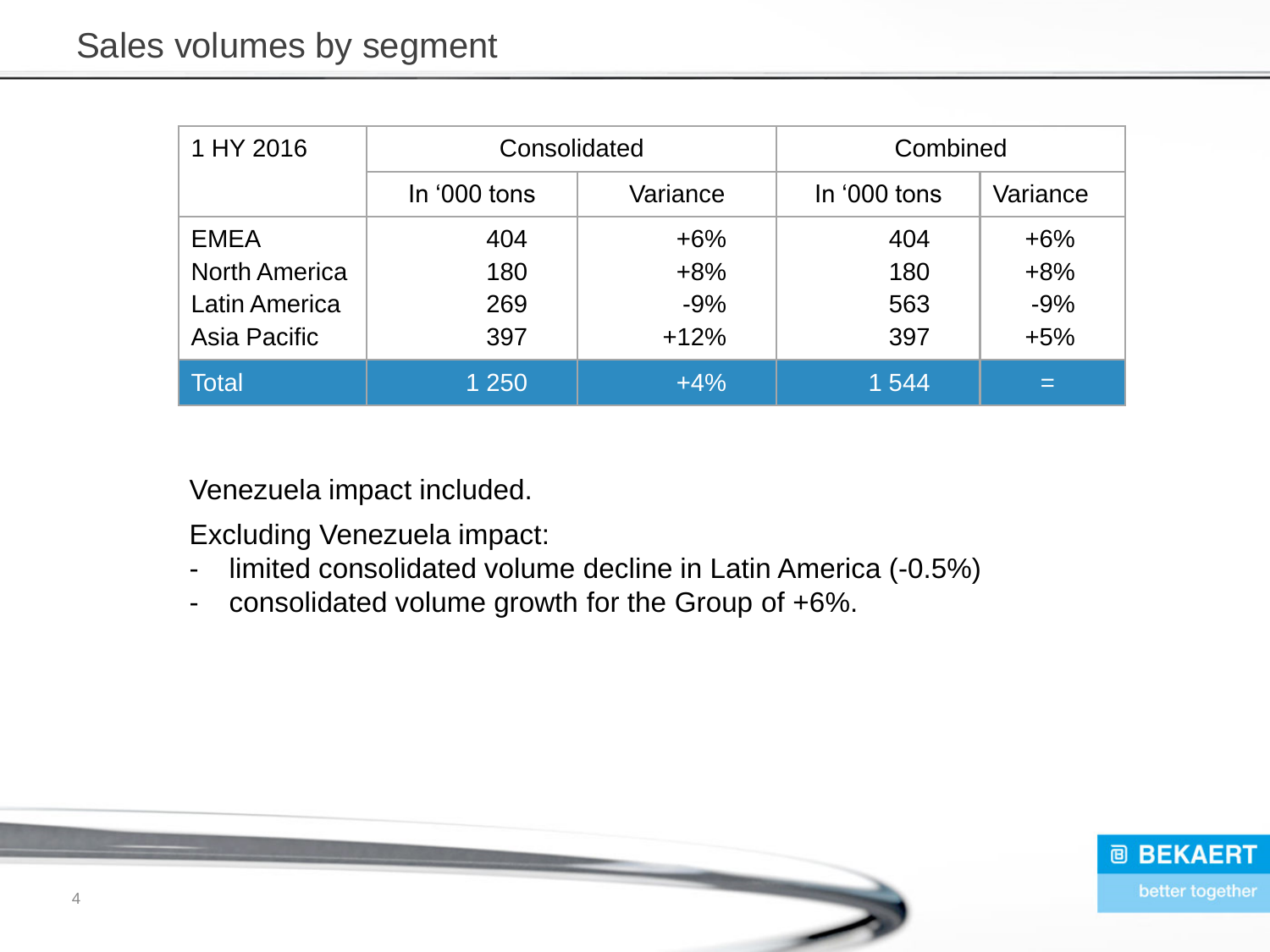- Automotive market demand continued to be strong throughout H1 2016.
- Demand for industrial steel wire and building products increased during Q2, driving high capacity utilization.
- Oil & gas markets are further weakening and are increasingly impacting the steel ropes and profiled wire activities.
- Brazilian and Fcuadorian economies continue to be weak. Venezuela is at a standstill.
- Growing uncertainty in Europe due to Brexit.

In this dispersed economic environment, Bekaert achieved strong volume and margin growth.

The Group's overall stronger business portfolio and the growing impact of the various global transformation programs drove a significant profit improvement across the business.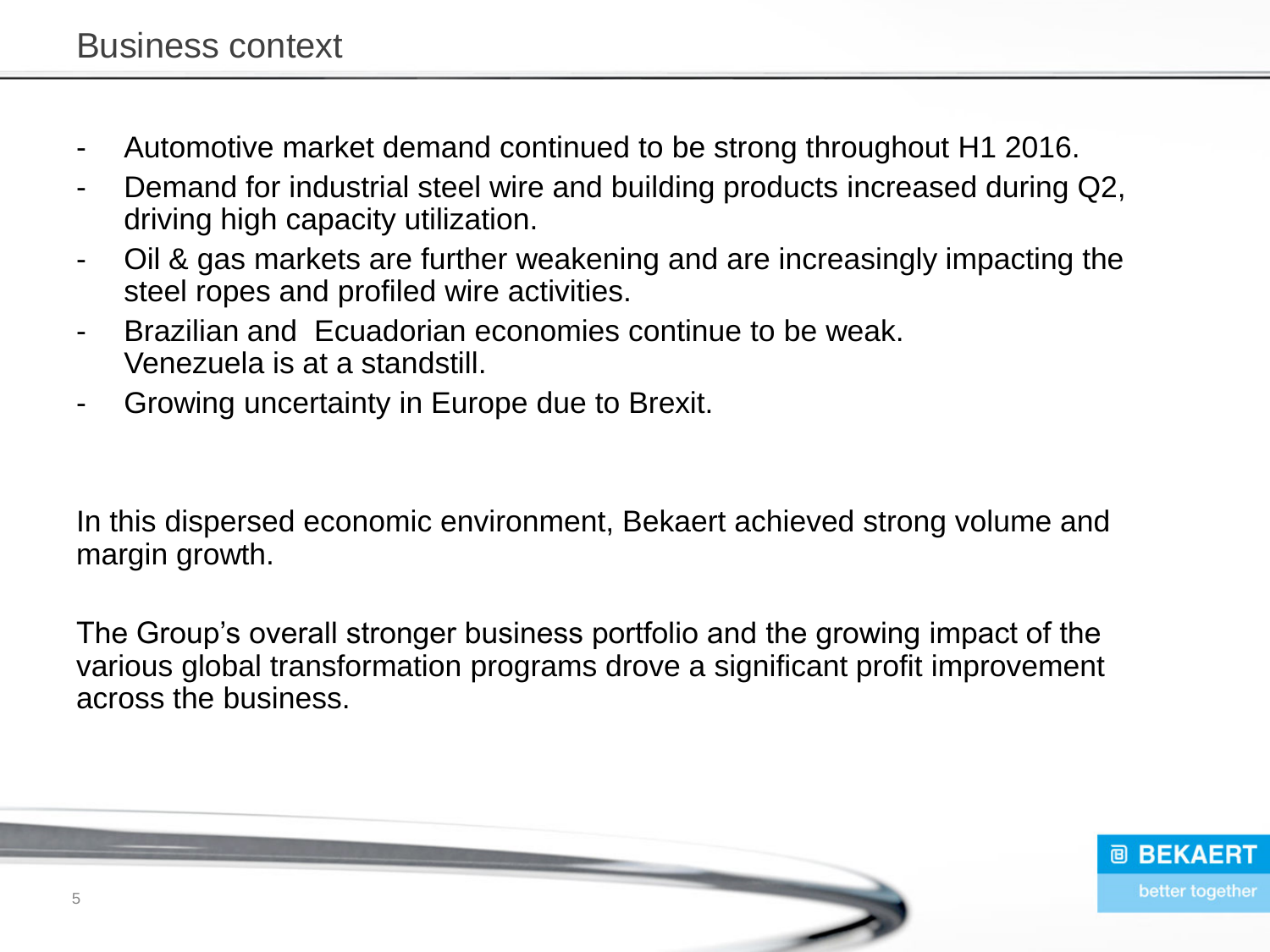| (in mio $\epsilon$ ) | 1H 2015 | 1H 2016 |
|----------------------|---------|---------|
| <b>Sales</b>         | 1897    | 1819    |
| Cost of sales        | (1593)  | (1 472) |
| <b>Gross profit</b>  | 304     | 347     |
| Gross profit margin  | 16.0%   | 19.1%   |

− Sales decline by 4% reflects:

+6% volume growth

-3% price erosion and mix effects

-4% from passed-on lower wire rod prices

-3% currency effects

Limited impact on consolidated sales from the temporary shutdown of the operations in Venezuela and the net effect from acquired and divested businesses

− Gross profit margin improvement by over 19% mainly as a result of cost control initiatives and higher plant occupation

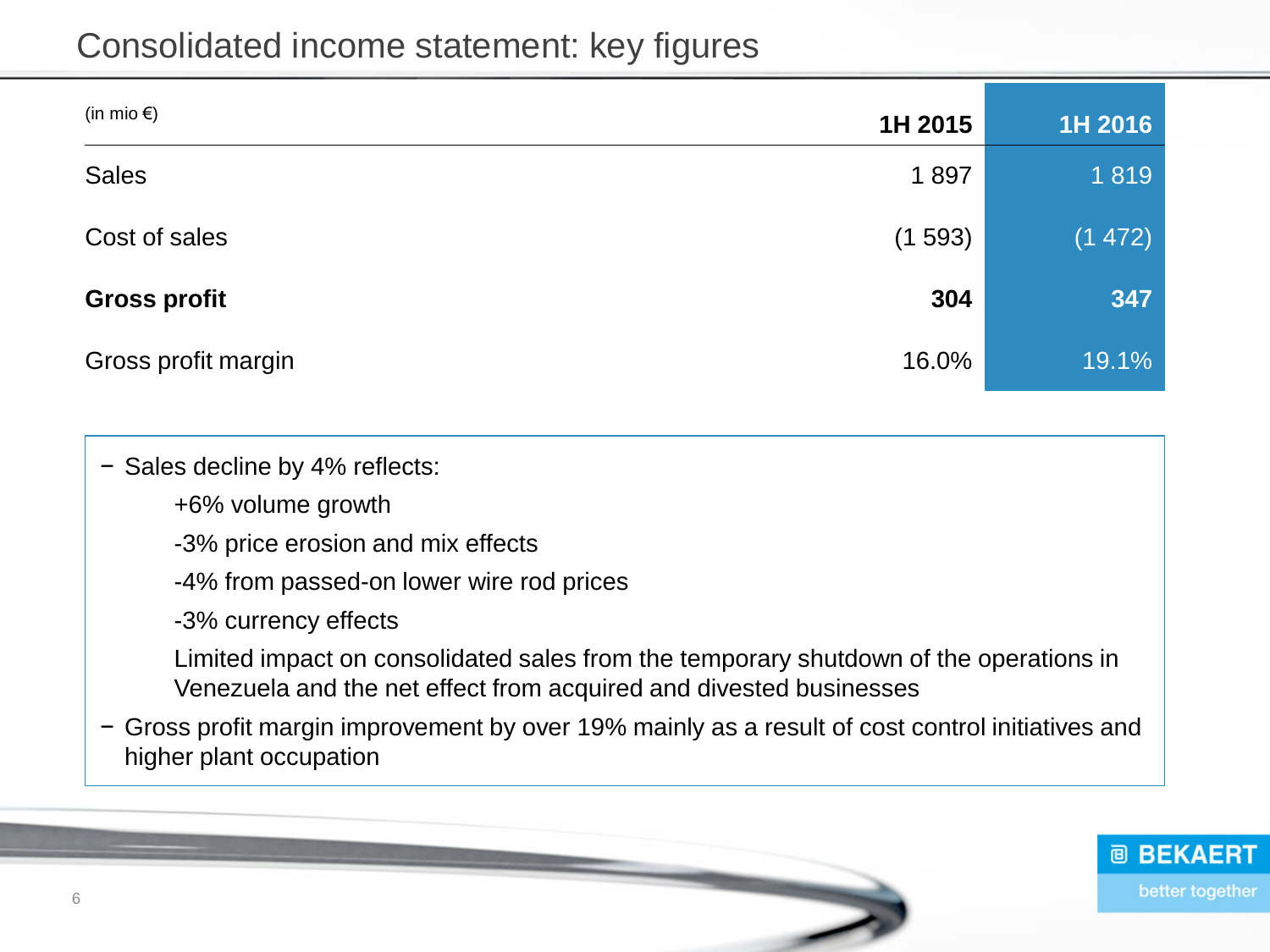| 1H 2015<br>(in mio $\epsilon$ )                                   | 1H 2016 |
|-------------------------------------------------------------------|---------|
| 304<br><b>Gross profit</b>                                        | 347     |
| (83)<br>Selling expenses                                          | (83)    |
| (73)<br>Administrative expenses                                   | (73)    |
| (33)<br>R&D expenses                                              | (32)    |
| (3)<br><b>Others</b>                                              | (3)     |
| 112<br><b>Operating result before non-recurring items (REBIT)</b> | 157     |

- − Overheads on sales at the same level as previous full year (10%).
- − Selling expenses include start-up expenses for the Bekaert Commercial Excellence (BCE) program, offset by FX impact and impact from divested businesses.
- − Administrative expenses at the same level as previous year: cost savings offset by higher first half-year accruals for variable pay.
- − R&D expenses lower resulting from the more focused project management.

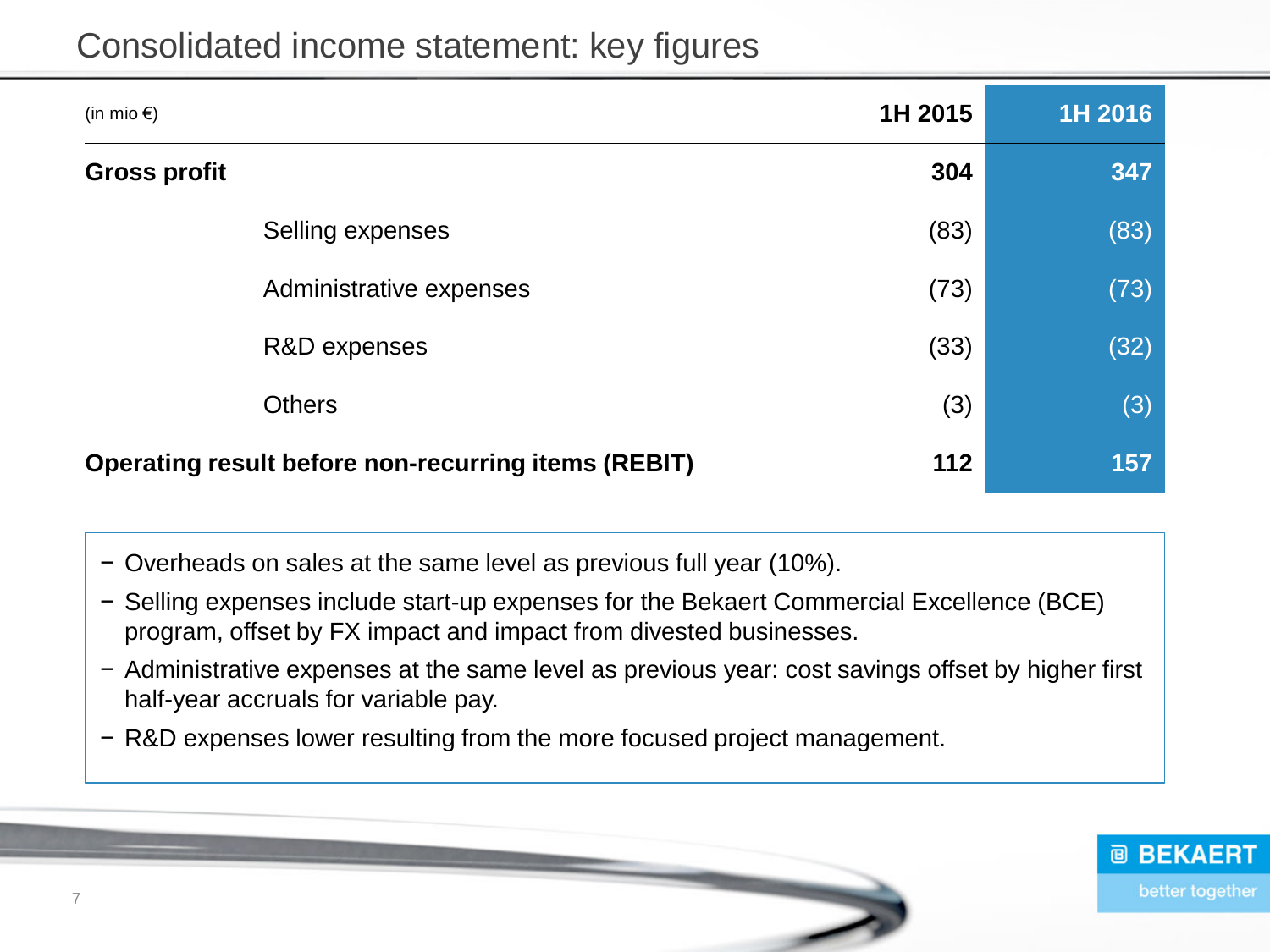| (in mio $\epsilon$ )                                | 1H 2015 | 1H 2016 |
|-----------------------------------------------------|---------|---------|
| Operating result before non-recurring items (REBIT) | 112     | 157     |
| <b>REBIT margin on sales</b>                        | 5.9%    | 8.6%    |
| Non-recurring items                                 | (3)     | (14)    |
| <b>Operating result (EBIT)</b>                      | 110     | 144     |
| <b>EBIT margin on sales</b>                         | 5.8%    | 7.9%    |
| <b>REBITDA</b>                                      | 219     | 259     |
| <b>REBITDA</b> margin on sales                      | 11.5%   | 14.3%   |

− REBIT margin on sales increase of 45% driven by gross profit improvement.

− Also reflected in higher cash generation in the business.

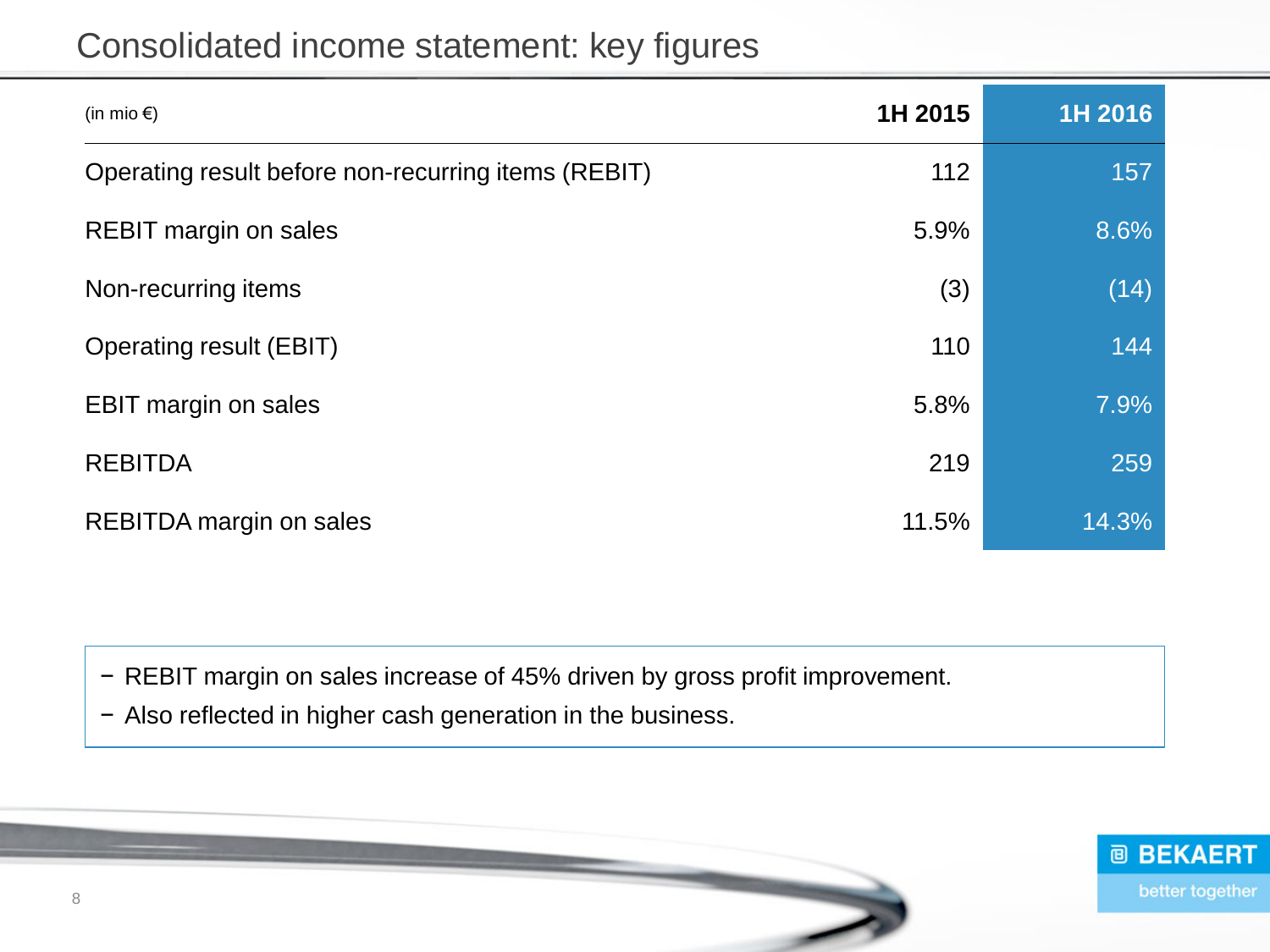#### Rebit evolution 1HY 2015 – 1HY 2016



9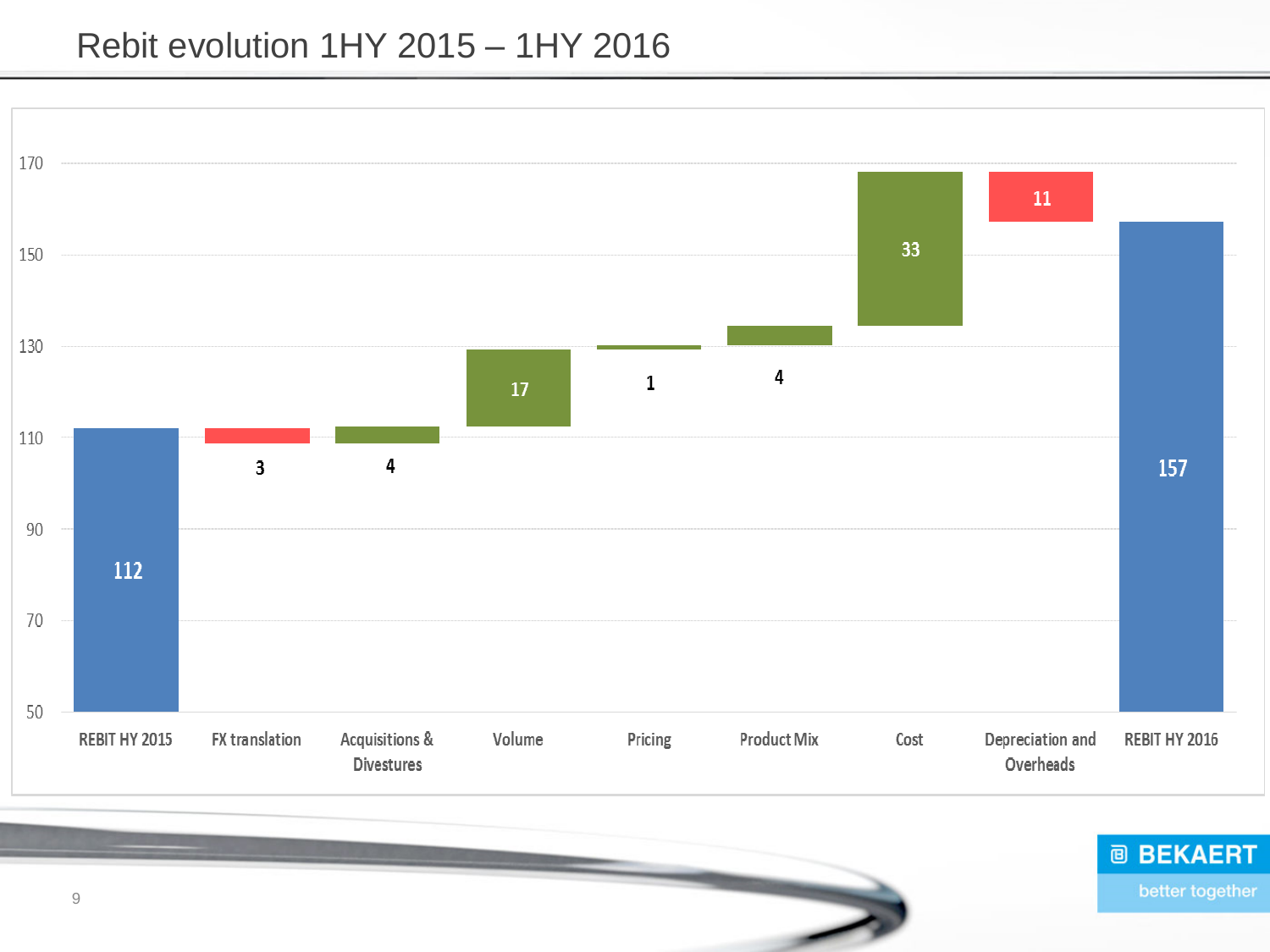### Segment reporting: EMEA

| (in mio $\epsilon$ )                                | 1H 2015 | 1H 2016 |
|-----------------------------------------------------|---------|---------|
| <b>Consolidated sales</b>                           | 644     | 629     |
| Operating result before non-recurring items (REBIT) | 80      | 85      |
| <b>REBIT margin on sales</b>                        | 12.4%   | 13.6%   |
| Non-recurring items                                 | 7       | (5)     |
| <b>Operating result (EBIT)</b>                      | 87      | 81      |
| Depreciation, amortization and impairment losses    | 28      | 29      |
| <b>REBITDA</b>                                      | 108     | 115     |
| <b>REBITDA</b> margin on sales                      | 16.7%   | 18.3%   |

− Sales decline of -2.5%. The 6% volume growth was more than offset by price/mix effects (-4%), by the impact of lower wire rod prices (-3.5%) and adverse currency effects and net effects of acquired and divested businesses (-0.5% each).

− Continued strong profitability momentum; REBIT on sales up by 10% (high capacity utilization, strengthened business portfolio, transformation programs).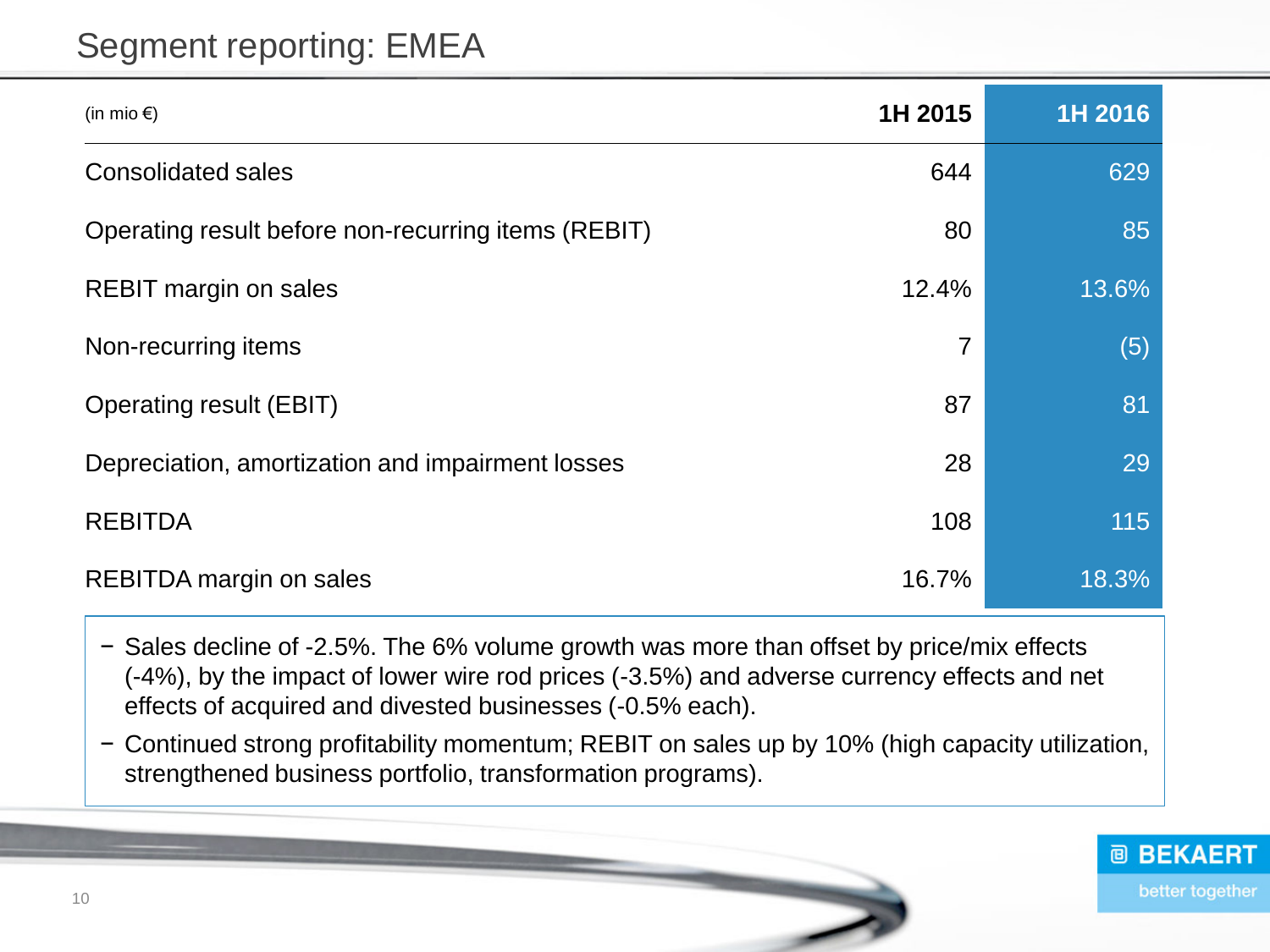#### Segment reporting: North America

| (in mio $\epsilon$ )                                | 1H 2015 | 1H 2016 |
|-----------------------------------------------------|---------|---------|
| <b>Consolidated sales</b>                           | 313     | 291     |
| Operating result before non-recurring items (REBIT) | 12      | 14      |
| <b>REBIT margin on sales</b>                        | 3.7%    | 4.8%    |
| Non-recurring items                                 | (5)     | (0)     |
| <b>Operating result (EBIT)</b>                      | 7       | 14      |
| Depreciation, amortization and impairment losses    | 5       |         |
| <b>REBITDA</b>                                      | 17      | 21      |
| REBITDA margin on sales                             | 5.4%    | 7.4%    |

− Sales decline by 7%. The organic volume increase by 9% was more than offset by price/mix effects (-7%), by the impact of lower wire rod prices (-6%), the divested businesses (-2%) and a small unfavorable FX impact (-1%).

− Margin on sales increased by 30% to almost 5% thanks to better capacity utilization and the first effects from actions to raise our competitiveness in target markets.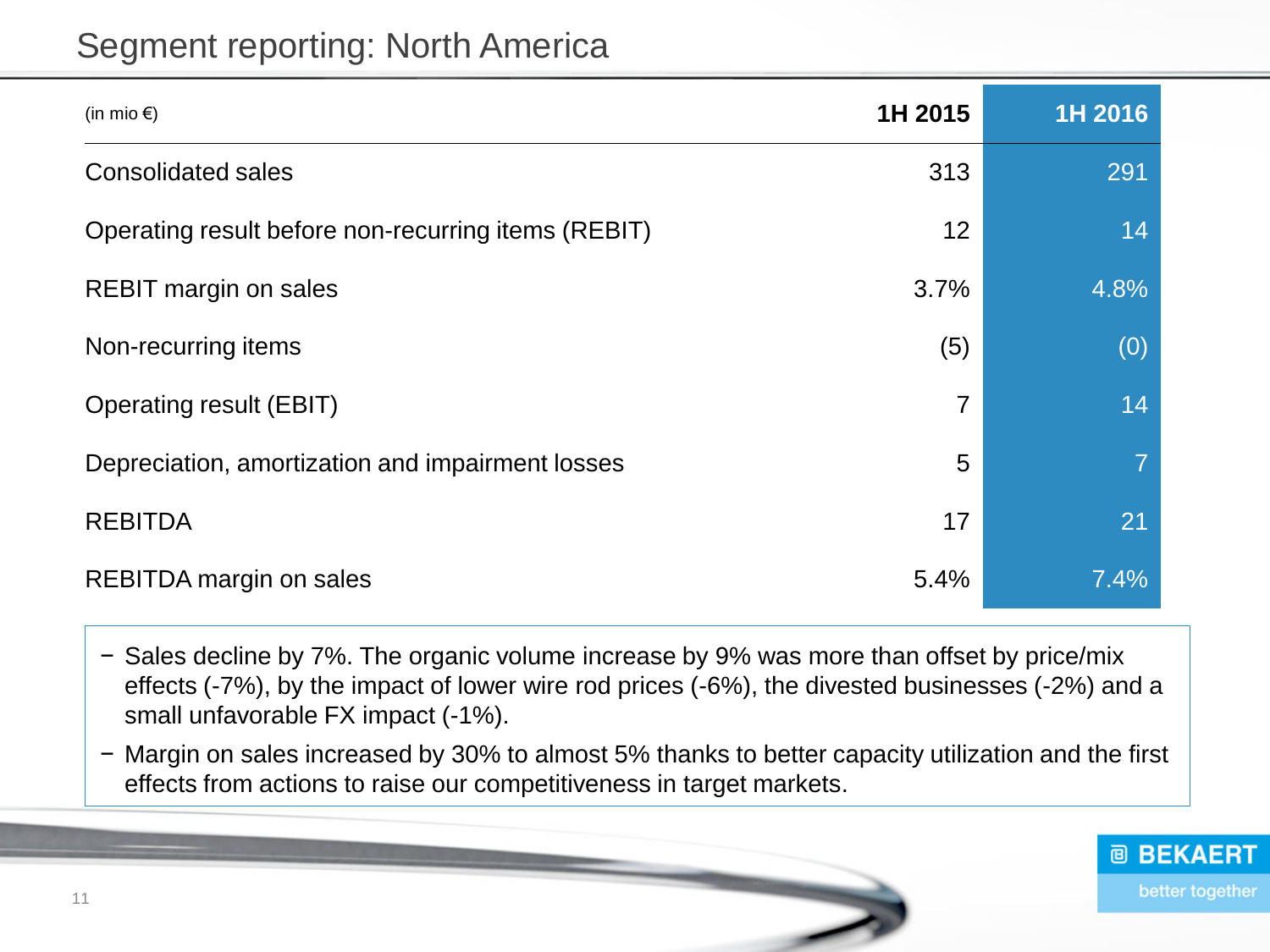### Segment reporting: Latin America

| (in mio $\epsilon$ )                                | 1H 2015 | 1H 2016  |
|-----------------------------------------------------|---------|----------|
| <b>Consolidated sales</b>                           | 400     | 352      |
| Operating result before non-recurring items (REBIT) | 22      | 33       |
| <b>REBIT margin on sales</b>                        | 5.5%    | 9.3%     |
| Non-recurring items                                 | (1)     | (0)      |
| <b>Operating result (EBIT)</b>                      | 21      | 32       |
| Depreciation, amortization and impairment losses    | 14      | 14       |
| <b>REBITDA</b>                                      | 35      | 47       |
| REBITDA margin on sales                             | 8.9%    | $13.3\%$ |

− Sales decreased by 12%. Significant adverse exchange rate movements resulted in a sales decline of 9%. Limited volume decline when excluding the temporary shutdown of the Venezuelan operations which caused a negative sales impact of -2% for the region. Impact of lower wire rod prices (-6%) were offset offset by better price/mix (+5%).

− Strong profit improvement (REBIT up by 50%) following price/mix improvement and cost control.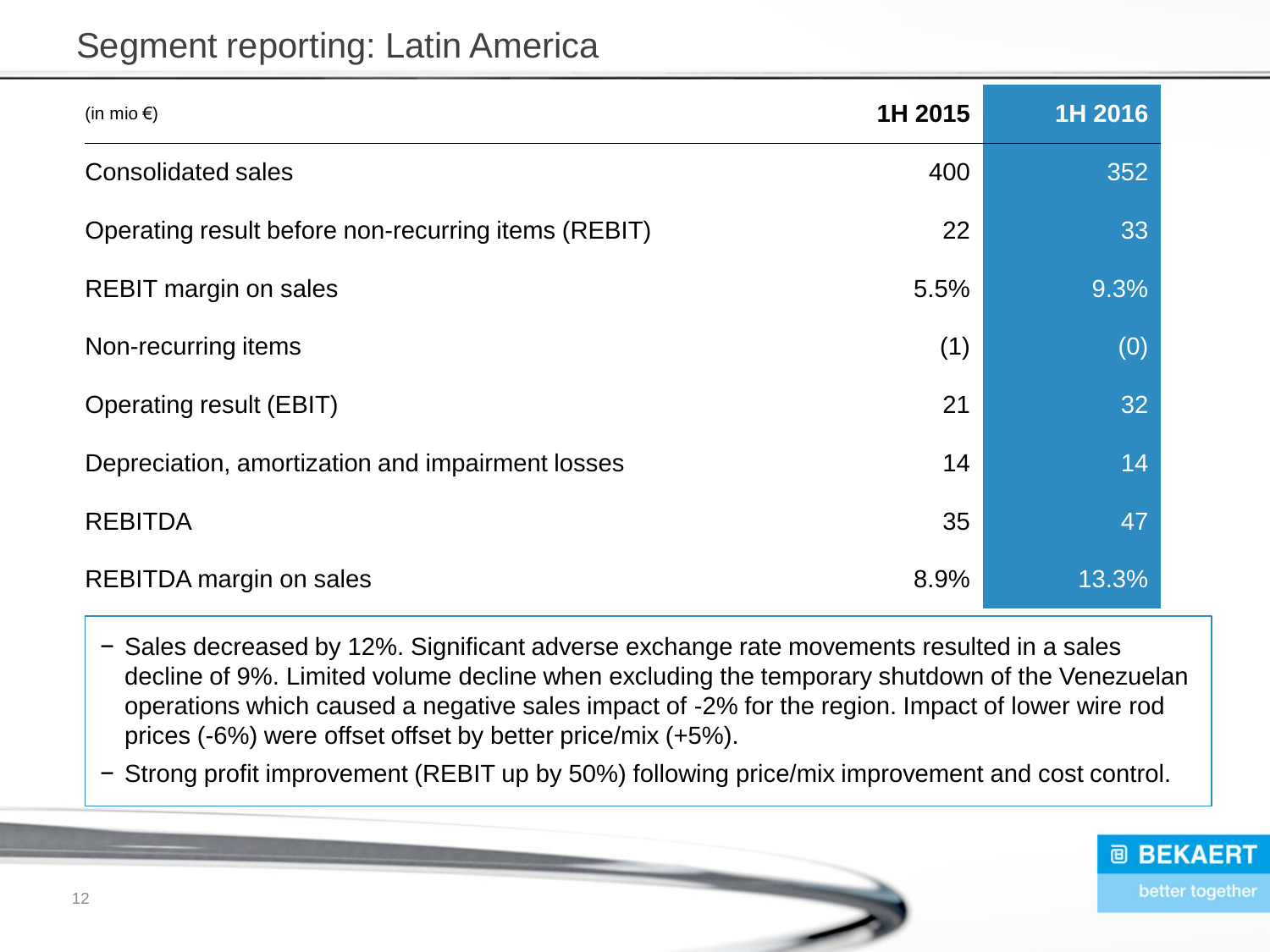#### Segment reporting: Asia Pacific

| (in mio $\epsilon$ )                                | 1H 2015 | 1H 2016  |
|-----------------------------------------------------|---------|----------|
| <b>Consolidated sales</b>                           | 541     | 547      |
| Operating result before non-recurring items (REBIT) | 30      | 67       |
| <b>REBIT margin on sales</b>                        | 5.6%    | 12.2%    |
| Non-recurring items                                 | 1       | $\Omega$ |
| Operating result (EBIT)                             | 31      | 67       |
| Depreciation, amortization and impairment losses    | 61      | 54       |
| <b>REBITDA</b>                                      | 92      | 122      |
| <b>REBITDA</b> margin on sales                      | 17.1%   | 22.3%    |

− Sales increase of 2%. The 12% organic volume growth and the positive impact on sales from acquisitions (1%) was offset by price erosion (-4%), by the impact of lower wire rod prices (-3%) and an adverse FX impact (-4%).

− REBIT margin on sales more than doubled as a result of robust growth, higher plant occupation and cost improvements in the tire cord activities across the region, solid growth of sawing wire, and by stopping the losses in the respective activities in SEA and China.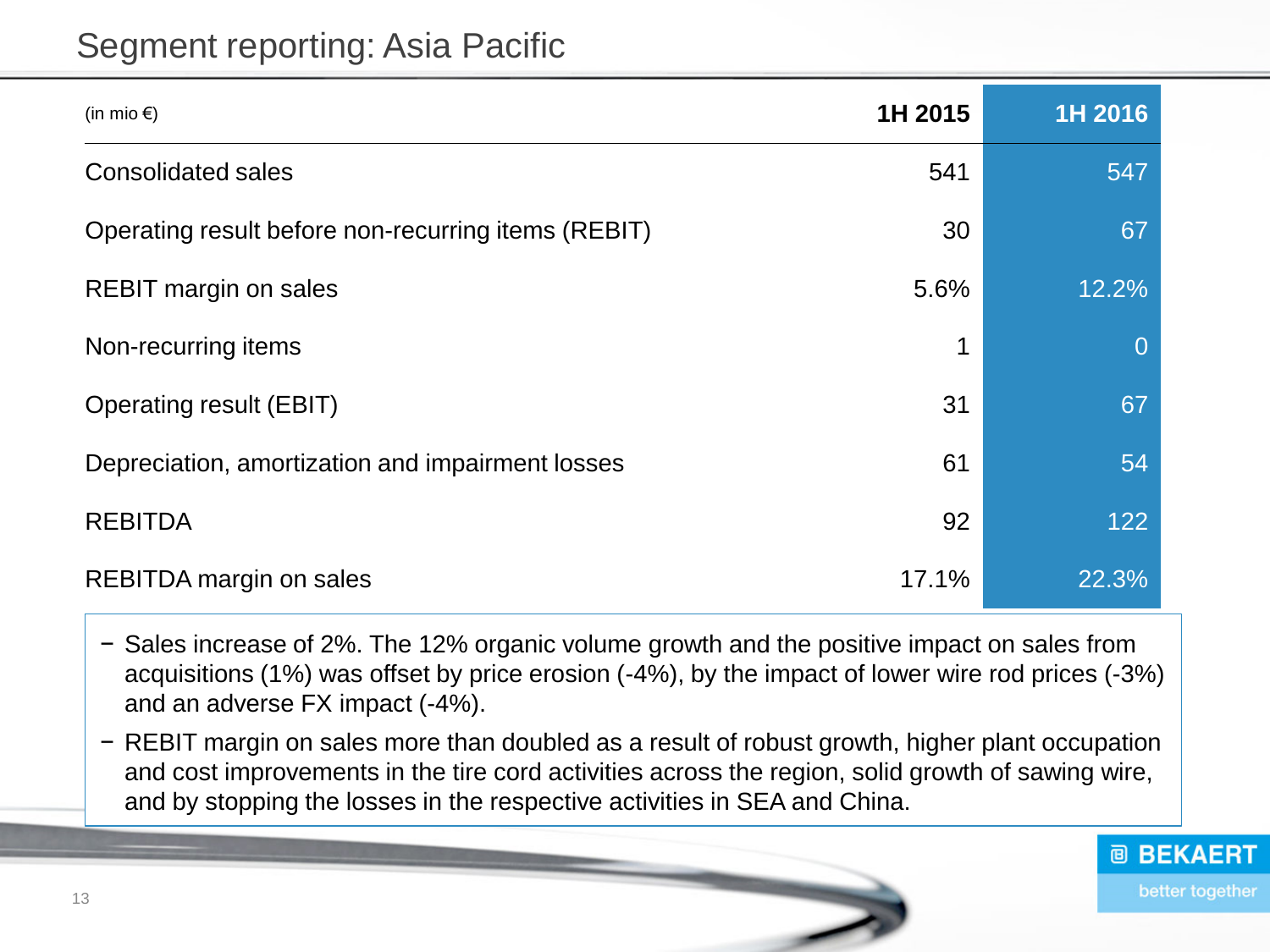| (in mio $\epsilon$ )                               | 1H 2015 | 1H 2016 |
|----------------------------------------------------|---------|---------|
| <b>Operating result (EBIT)</b>                     | 110     | 144     |
| Interest income / expense                          | (30)    | (28)    |
| Other financial income and expenses                | (14)    | (53)    |
| Result before taxes                                | 66      | 63      |
| Income taxes                                       | (26)    | (33)    |
| <b>Result after taxes (consolidated companies)</b> | 40      | 30      |

− Stable interest cost as gross debt remained quite stable versus previous year-end.

- − As a result from the higher share price at the exchange date, the fair value adjustment of the option under the "old" convertible bond resulted in an adverse non-cash impact of over € 42 million reported under Other Financial Results.
- − Higher income tax expense reflecting the improved operational results.

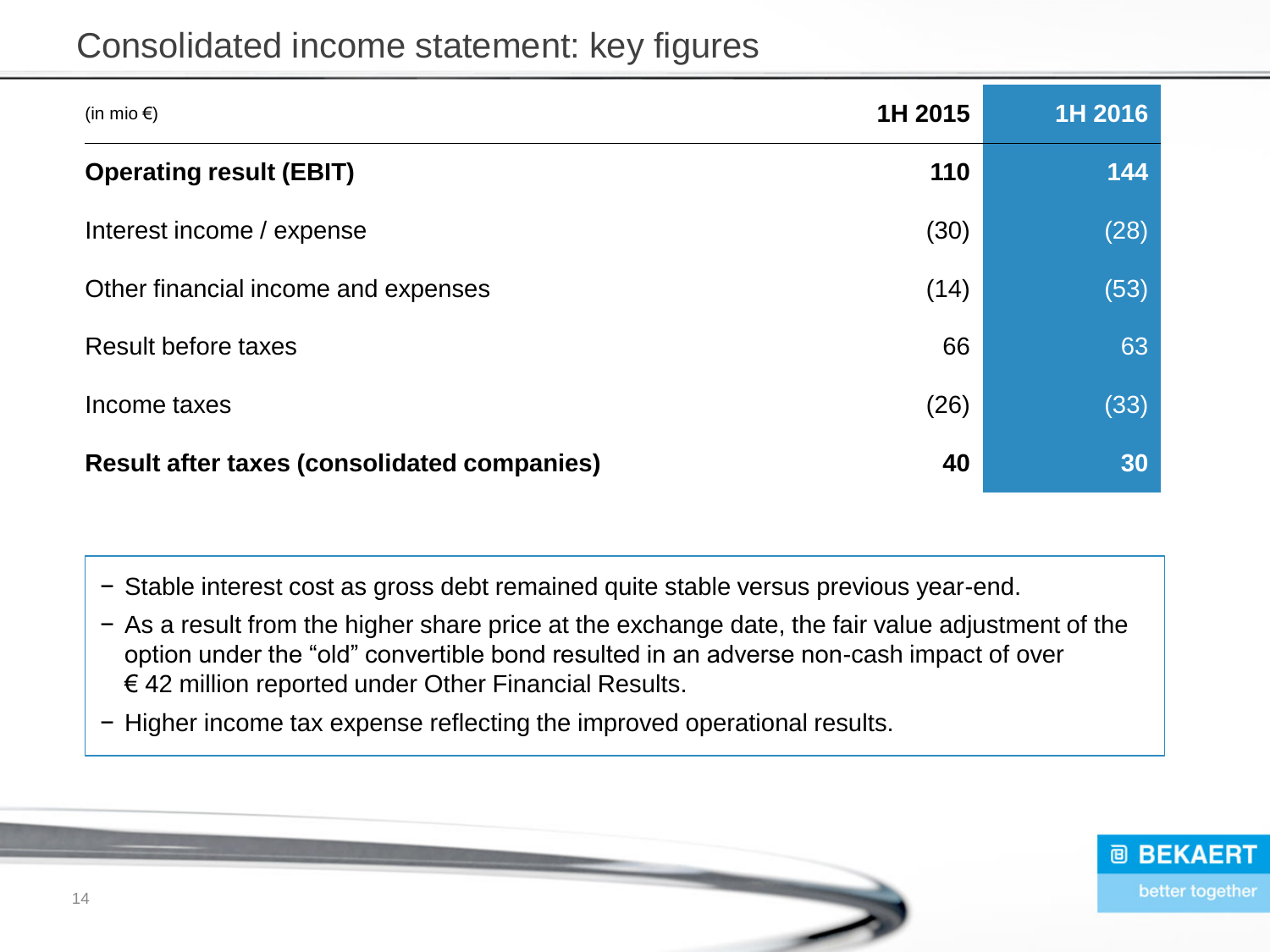| (in mio $\epsilon$ )                                  | 1H 2015        | 1H 2016 |
|-------------------------------------------------------|----------------|---------|
| Result after taxes (consolidated companies)           | 40             | 30      |
| Share in the results of joint ventures and associates | 13             | 13      |
| <b>Result for the period</b>                          | 53             | 43      |
| Attributable to non-controlling interests             | $\overline{0}$ | 10      |
| <b>Attributable to the Group</b>                      | 52             | 33      |

Results attributable to non-controlling interests reflects the exit from and the buy-out of the minority stakes in loss making companies, while at the same time losses in the latter companies have been stopped, contributing to REBIT improvement.

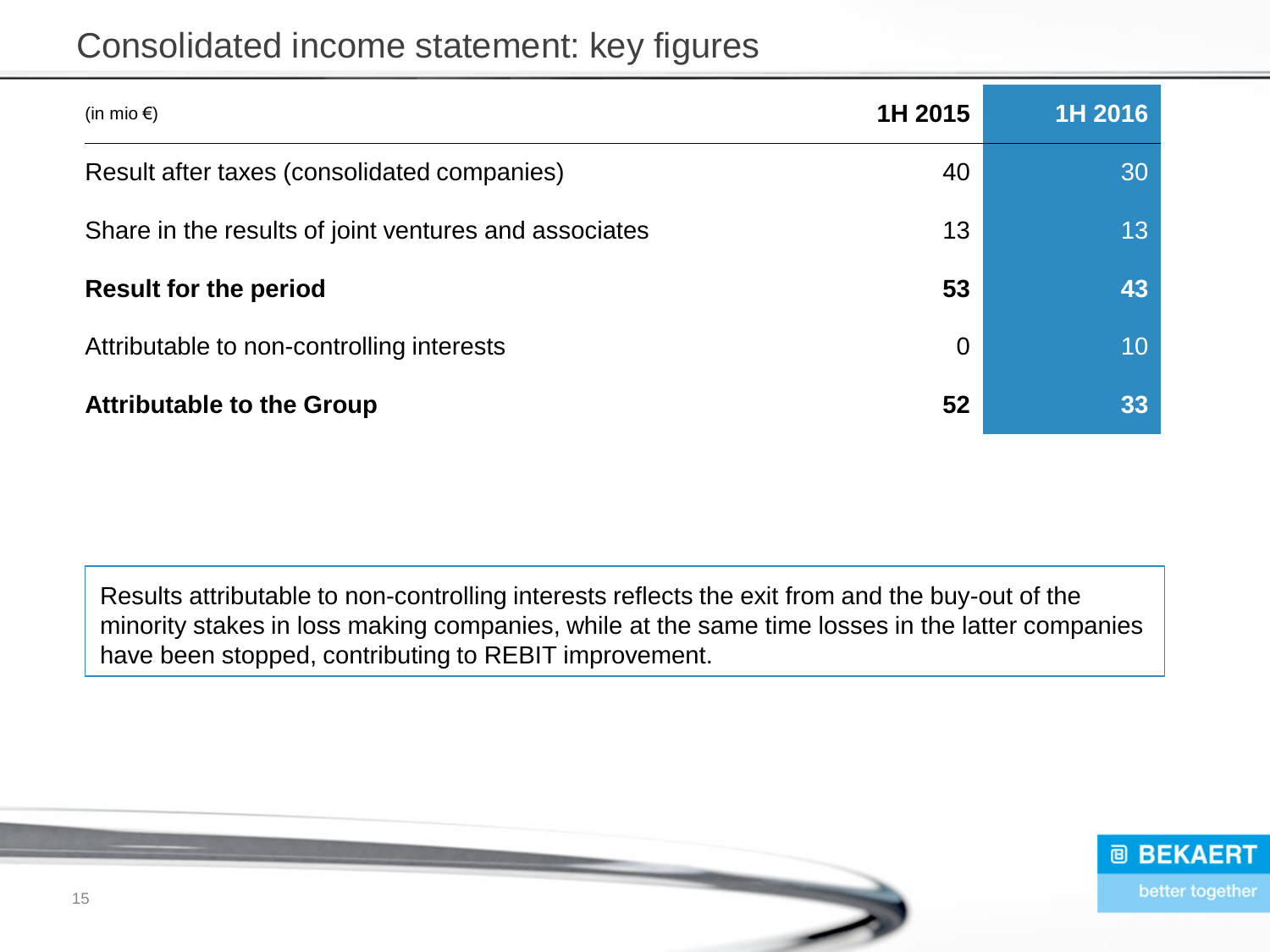#### Cash flow: key figures

| (in mio $\epsilon$ )                  | 1H 2015 | 1H 2016 |
|---------------------------------------|---------|---------|
| Gross cash flows from operations      | 170     | 201     |
| Cash flows from operations            | 161     | 115     |
| Cash flows from investment activities | (219)   | (12)    |
| Cash flows from financing activities  | (96)    | (51)    |

− Cash from operations negatively impacted by increase in working capital versus year-end.

- − Investment activities last year include the impact from M&A (net € 100 million), while this year the cash acquired in the BBRG transaction is included.
- − Cash Flow from Financing Activities reflects the extra cash received from the Convertible Bond Exchange.

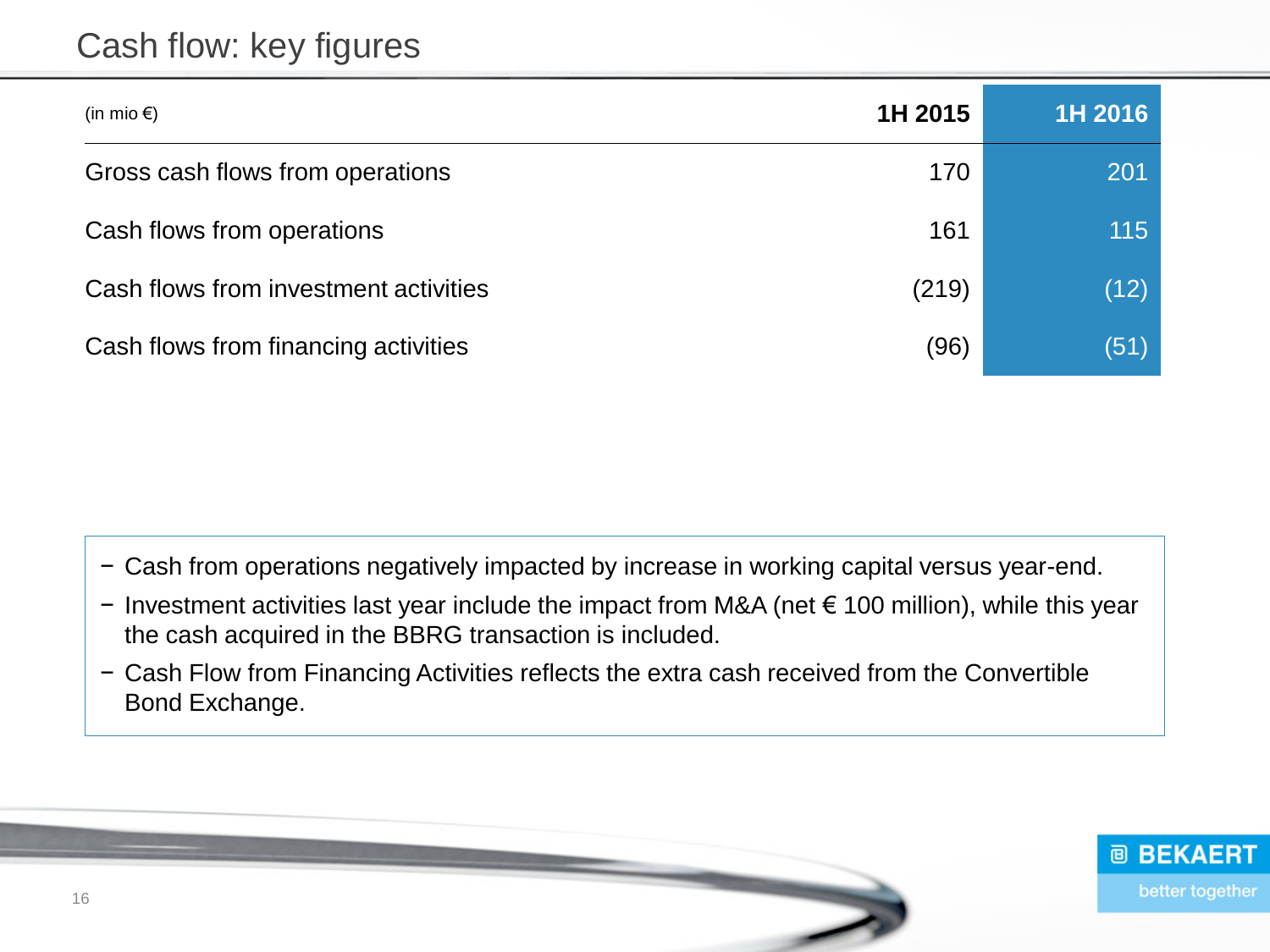## Working capital: key figures

| (in mio $\epsilon$ ) | 1H 2015 | <b>YE 2015</b> | 1H 2016 |
|----------------------|---------|----------------|---------|
| Inventories          | 698     | 629            | 683     |
| Accounts receivable  | 959     | 769            | 942     |
| Accounts payable     | (563)   | (585)          | (651)   |
| Working capital      | 1 0 9 5 | 813            | 973     |

− Working Capital from the Bridon entities reflected in the HY 2016 balances (+ € 64 million).

- − In addition following normal seasonal business pattern, Working Capital increased by € 95 million from year-end, but down by € 186 million versus same period last year.
- − Average working capital on sales (annualized basis) at 23.7% down from 24.8% at year-end.

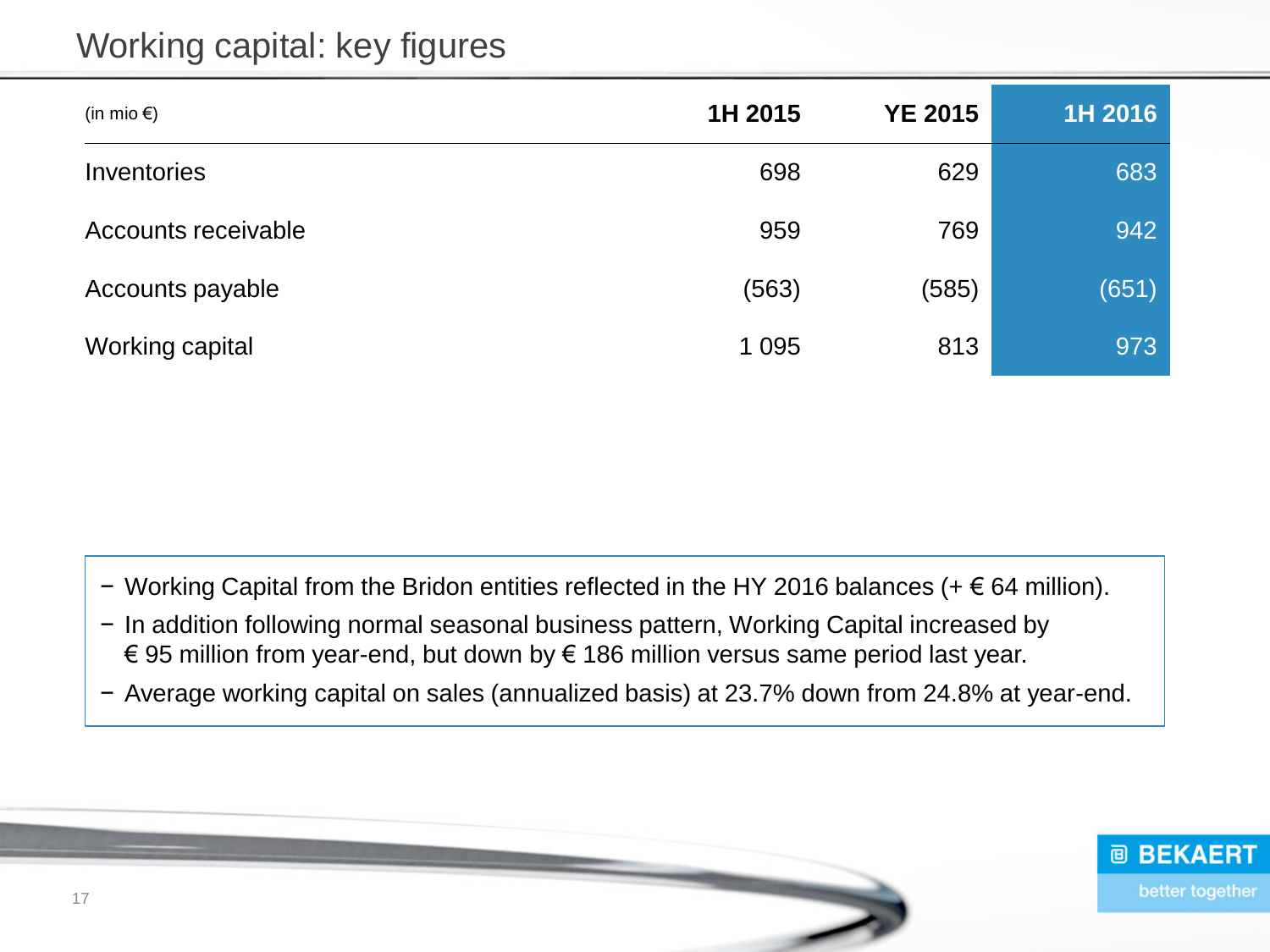#### Consolidated balance sheet: key figures

| (in mio $\epsilon$ )          | <b>YE 2015</b> | 1H 2016 |
|-------------------------------|----------------|---------|
| Non-current assets            | 1 9 2 1        | 2 1 8 4 |
| <b>Current assets</b>         | 1 960          | 2 2 3 7 |
| <b>Assets</b>                 | 3881           | 4 4 2 1 |
|                               |                |         |
| Equity                        | 1516           | 1507    |
| Non-current liabilities       | 1 0 7 8        | 1522    |
| <b>Current liabilities</b>    | 1 2 8 7        | 1 3 9 2 |
| <b>Equity and liabilities</b> | 3881           | 4 4 2 1 |

− Including the provisional opening balance sheet for the Bridon entities. The full restatement to fair value and the related Purchase Price Allocation will be completed by year-end 2016.

− The resulting goodwill from the provisional opening balances amounts to € 126 million.

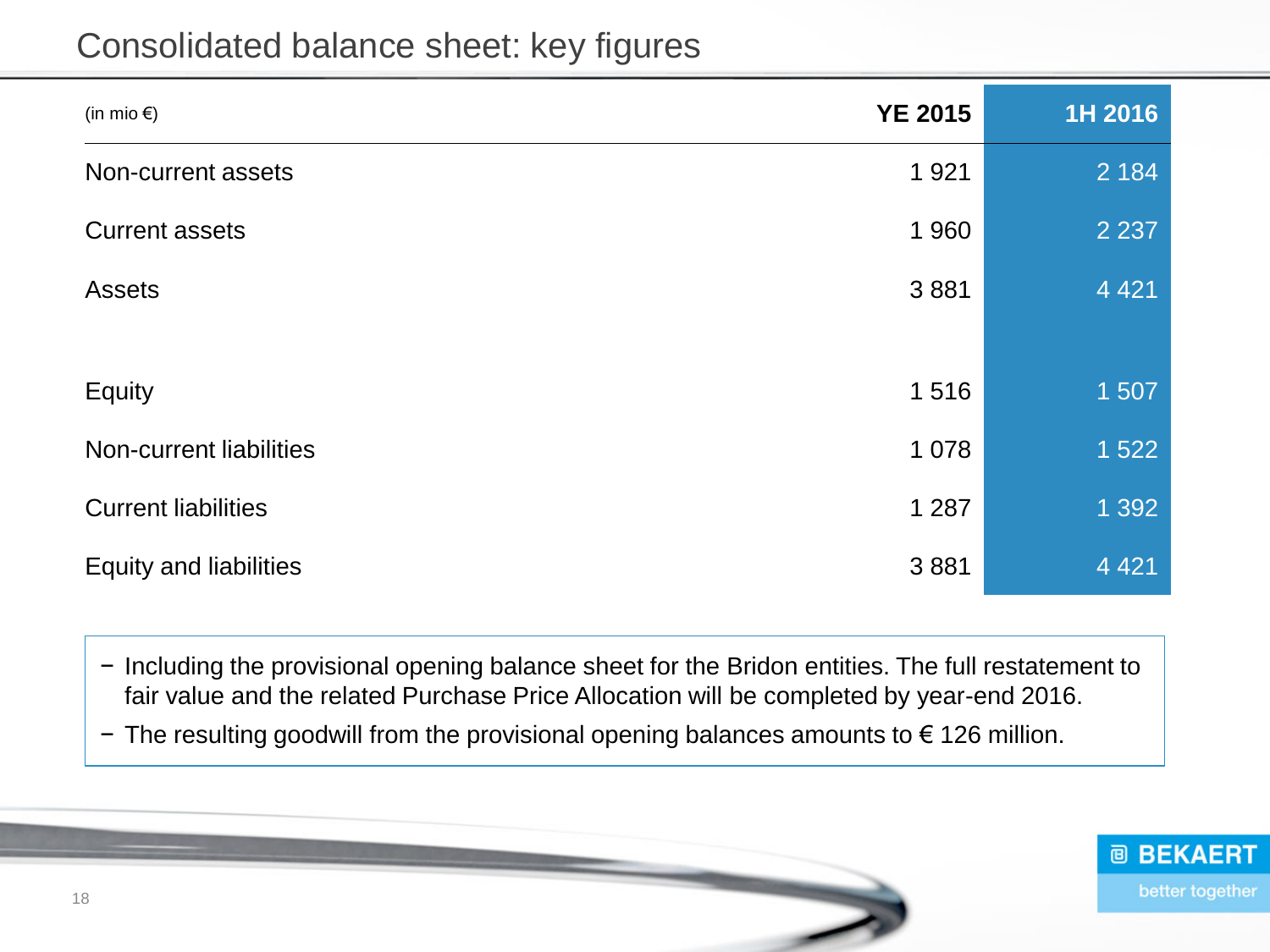#### Balance sheet: key figures

| (in mio $\epsilon$ )         | 1H 2015 | <b>YE 2015</b> | 1H 2016 |
|------------------------------|---------|----------------|---------|
| Net financial debt           | 1 0 2 3 | 832            | 1 1 5 1 |
| Gearing (net debt to equity) | 62.2%   | 54.9%          | 76.4%   |
| Net debt on EBITDA           | 2.4     | 1.9            | 2.4     |
| Net debt on REBITDA          | 2.3     | 1.9            | 2.2     |

- − Resulting from the BBRG transaction, Net Debt increased by € 297.5 million.
- − Adjusting for the above, Net Debt to EBITDA, would have been 1.8x, reflecting the strong cash generation over the first half of the year.

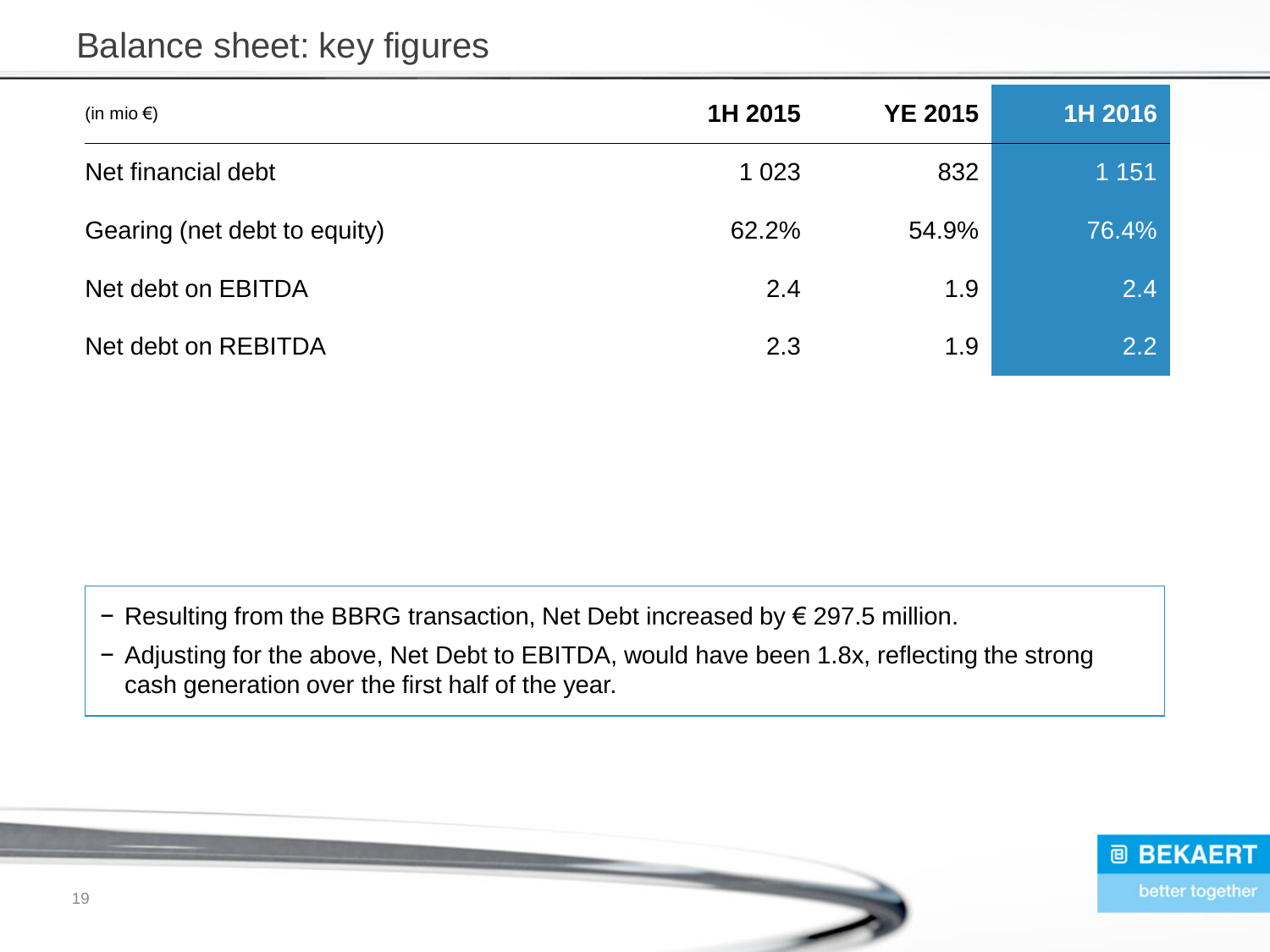| 1H 2015                                    |     | 1H 2016 |
|--------------------------------------------|-----|---------|
| REBITDA margin on sales<br>11.5%           |     | 14.3%   |
| 11.4%<br><b>EBITDA</b> margin on sales     |     | 13.3%   |
| 5.9%<br><b>REBIT margin on sales</b>       |     | 8.6%    |
| 5.8%<br><b>EBIT margin on sales</b>        |     | 7.9%    |
| Sales on capital employed (asset rotation) | 1.4 | 1.5     |
| 8.1%<br>Return on capital employed (ROCE)  |     | 11.6%   |
| 6.6%<br>Return on equity (ROE)             |     | 5.6%    |

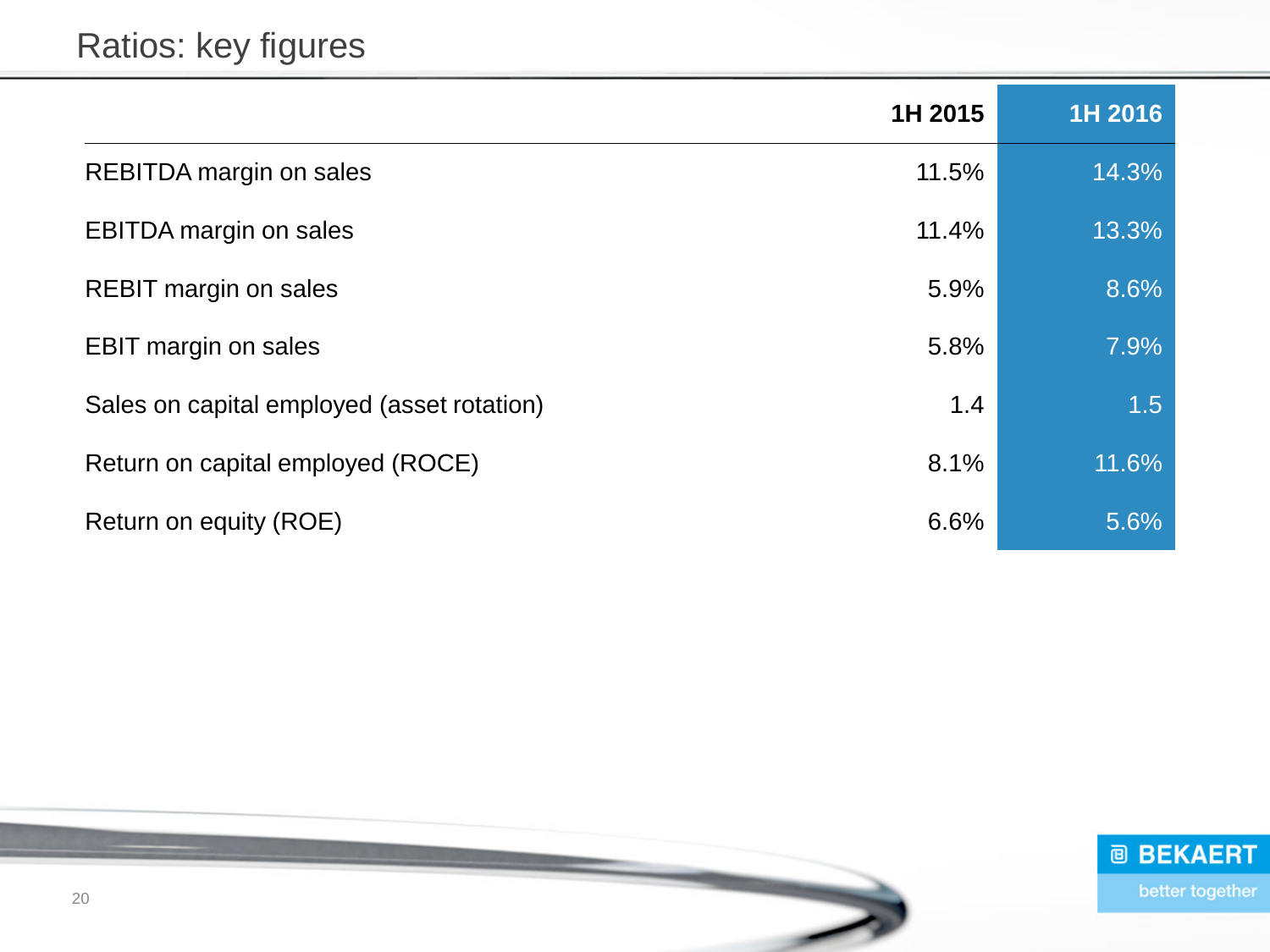- Following the closing of the BBRG transaction, the IFRS segmentation of the Bekaert Group will be adjusted into 4 regional segments plus BBRG as a separate segment.
- Any entity belonging to BBRG which used to be reported in a regional segment, will be moved to the BBRG segment.
- IFRS requires a restatement according the new segment logic for every comparative reporting period.
- As the BBRG transaction was closed on 28 June 2016, the presentation according to the new segmentation will be done from H2 2016 onwards for practical reasons.

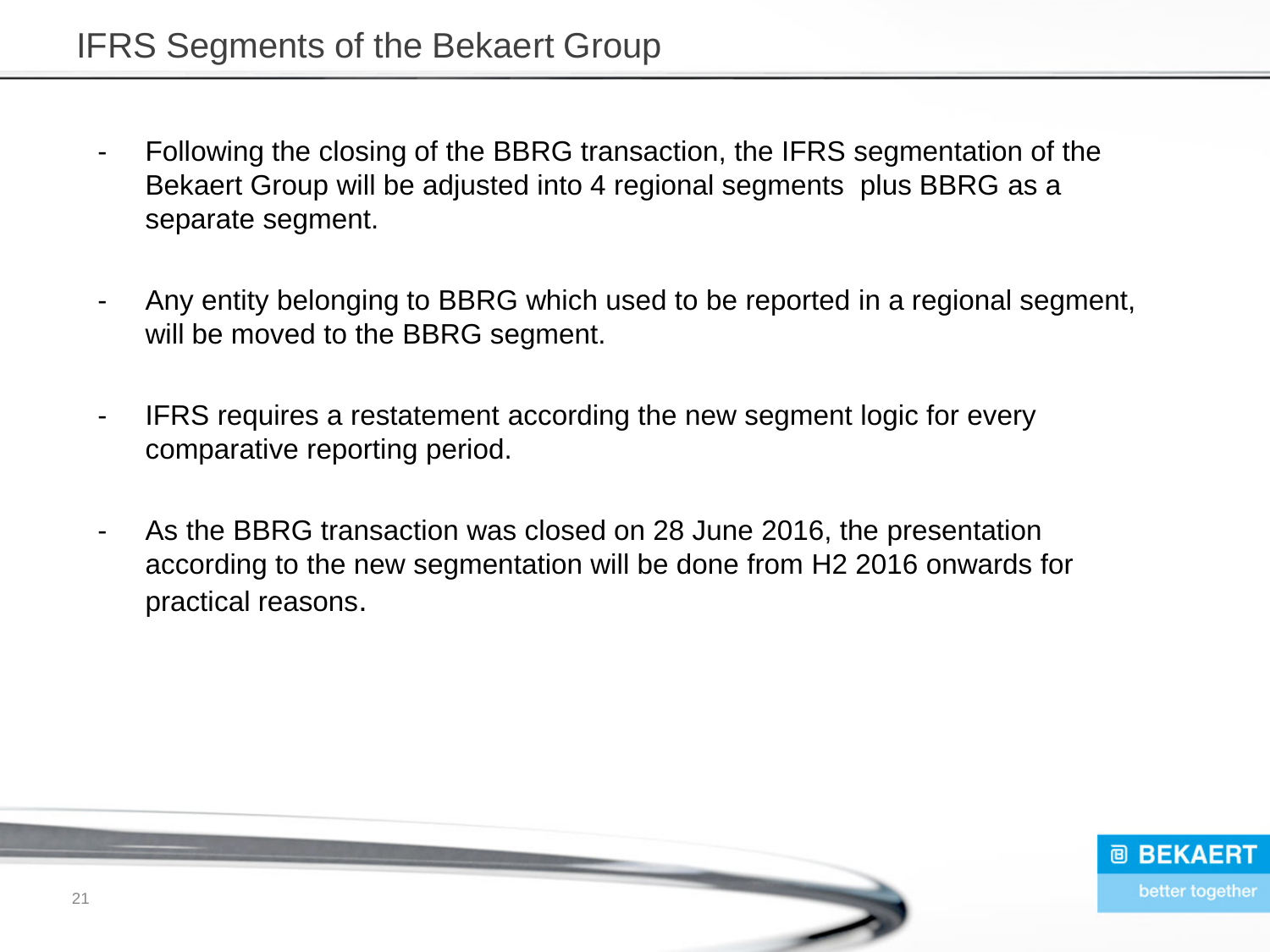|                           | 1H 2015 | 1H 2016 |
|---------------------------|---------|---------|
| <b>EMEA</b>               | 615     | 608     |
| <b>North America</b>      | 278     | 264     |
| <b>Latin America</b>      | 371     | 328     |
| Asia Pacific              | 509     | 517     |
| <b>BBRG</b>               | 123     | 102     |
| <b>Consolidated Sales</b> | 1897    | 1819    |

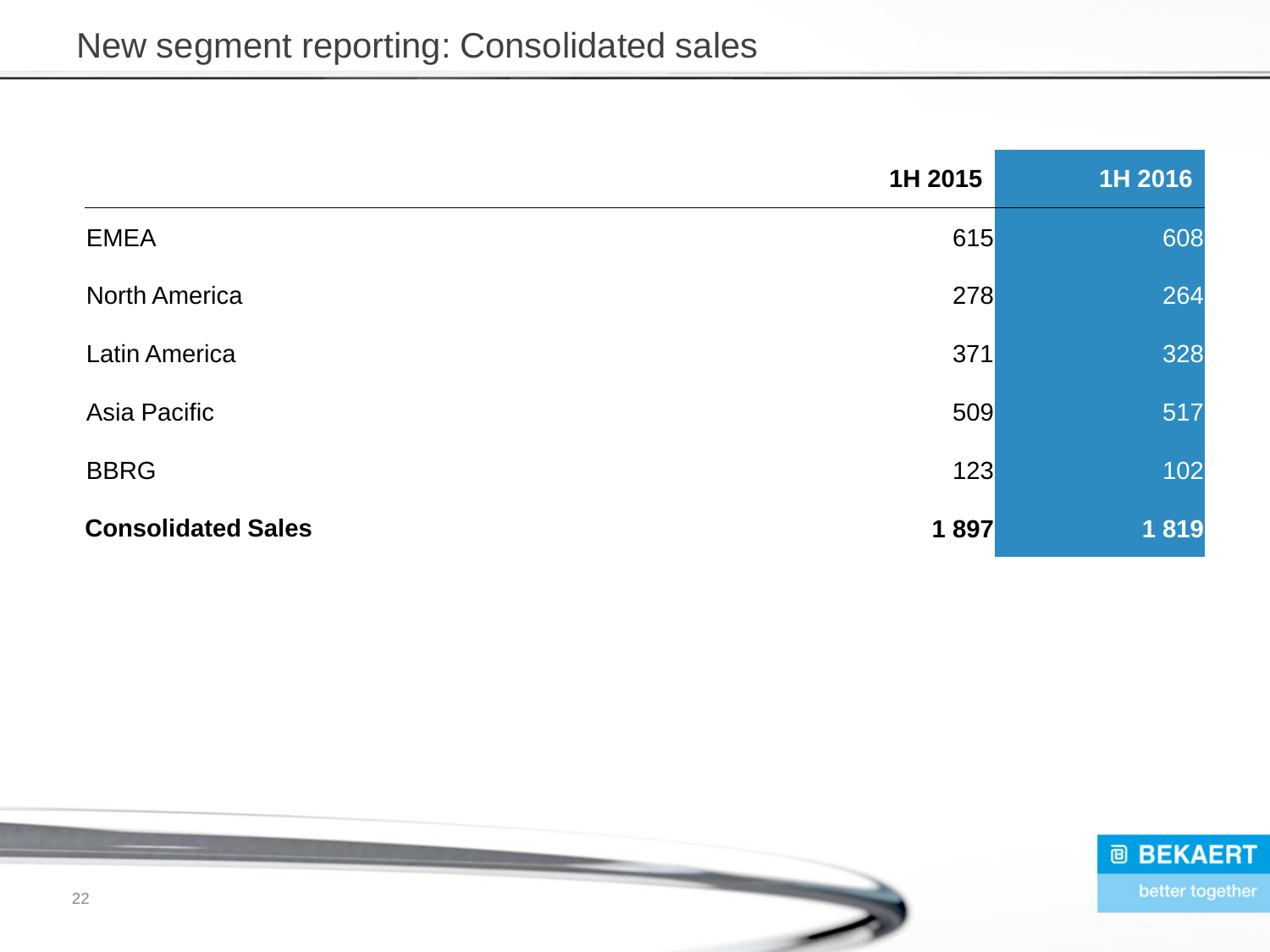|                                                            | 1H 2015        | 1H 2016 |
|------------------------------------------------------------|----------------|---------|
| <b>EMEA</b>                                                | 73             | 81      |
| <b>North America</b>                                       | $\overline{9}$ | 13      |
| <b>Latin America</b>                                       | 21             | 33      |
| Asia Pacific                                               | 25             | 58      |
| <b>BBRG</b>                                                | 15             | 10      |
| <b>Operating result before non-recurring items (REBIT)</b> | 112            | 157     |



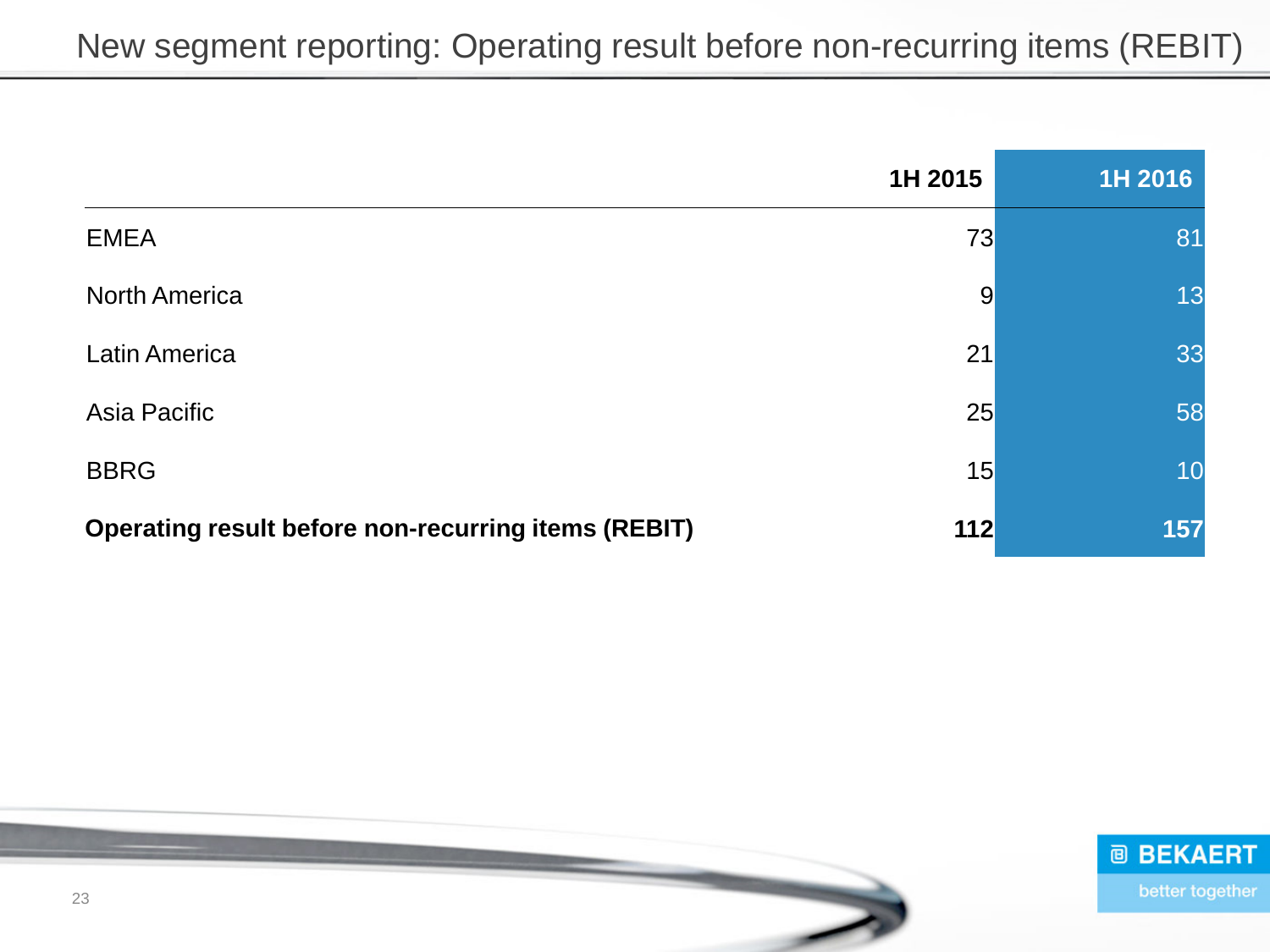|                                                     | 1H 2015 | 1H 2016 |
|-----------------------------------------------------|---------|---------|
| <b>EMEA</b>                                         | 11.9%   | 13.3%   |
| <b>North America</b>                                | 3.2%    | 5.0%    |
| <b>Latin America</b>                                | 5.8%    | 10.0%   |
| Asia Pacific                                        | 5.0%    | 11.1%   |
| <b>BBRG</b>                                         | 12.5%   | 9.6%    |
| Operating result before non-recurring items (REBIT) | 5.9%    | 8.6%    |



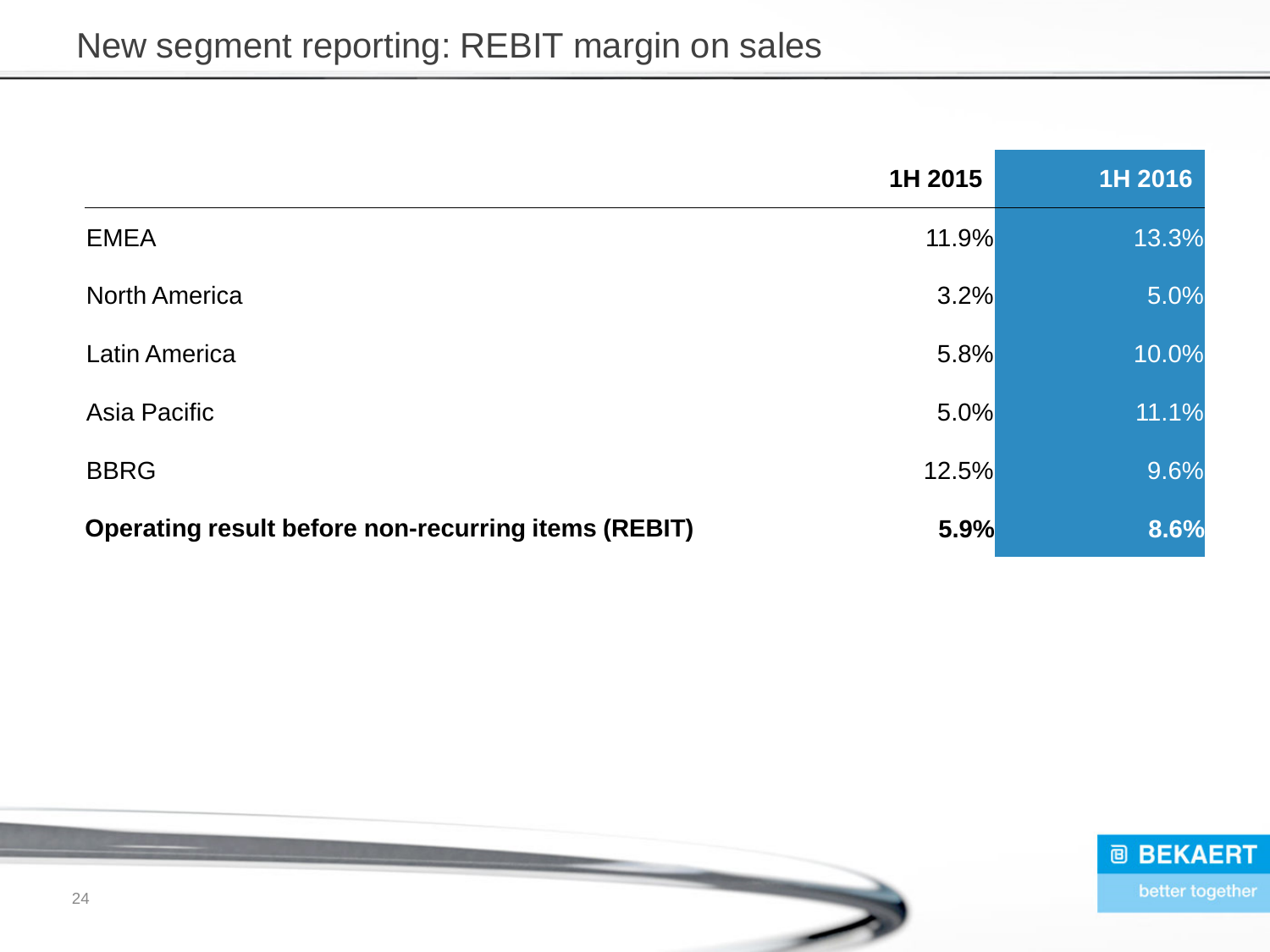#### Global presence including Bridon-Bekaert Ropes Group locations

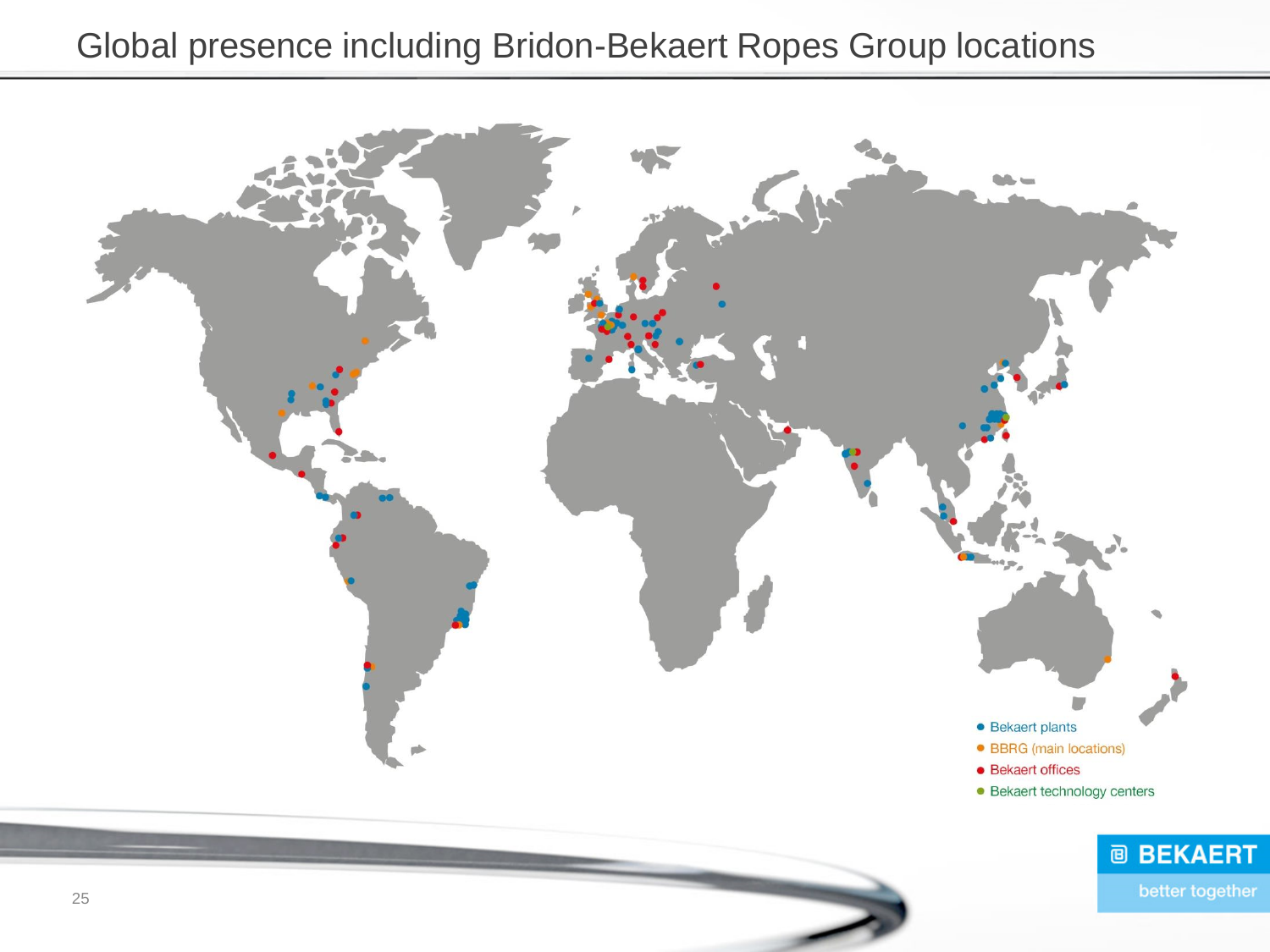Bekaert's actions to drive value creation have begun to show their effectiveness through strong profit growth and robust cash generation.

We project continued strong demand from automotive, solar and construction markets in the second half of the year.

However, we do see an increased impact from the low activity in global oil and gas markets, both in Bekaert's specialty steel wire platform (flexible pipes) as well as through the consolidation of the Bridon ropes business which will pull Bekaert's profit performance down in the second half of the year.

We also project:

- › a continued weak economic environment in Latin America
- › some slowdown in Europe from growing uncertainty and lack of confidence following Britain's choice to leave the European Union and we anticipate normal seasonality for the second half.

Despite this caution over the second half, we remain confident we will continue to outperform the market environment over coming months and we believe we will end the year ahead of our target goal of 7% REBIT, achieving between 7% and 8% REBIT for full year 2016.

> **@ BEKAERT** better together